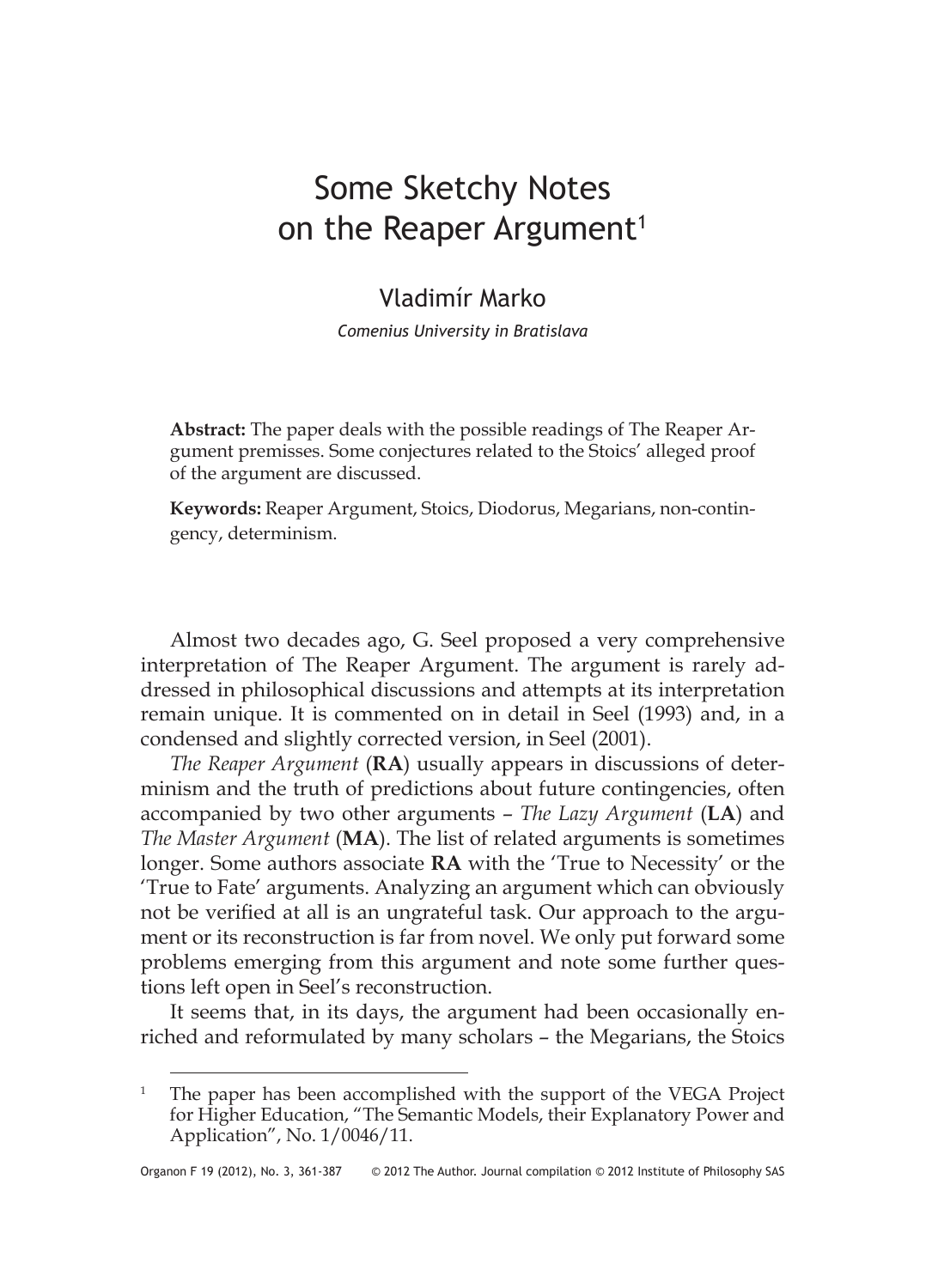and probably the Peripatetics. Since not all phases of the development of the argument can be reconstructed, and a complete picture of its original form and genesis cannot be presented, there are few options available. *One* of the possible approaches to reconstruction is to present the argument in the manner of the Stoics and understand it as closely as possible to their own logical skills and tastes as we know them. *Another* approach is to follow the traces of its original form and enrich its reconstruction by at least some of the available parts of its possible history. On *the last* option, the genesis and intermediate transformations of the argument are ignored, and the argument is simply approached with the formal tools available today. Given the limited and poor sources available, the first two approaches are hardly viable. On the other hand, the third approach completely neglects the aim of the argument. However, this situation is comparable to that of other familiar arguments from the past. By a partial combination of the three approaches, we might at least arrive at *some* knowledge about the ancient ways of solving logical puzzles.

### **1 The argument**

At first sight, the formulation of the argument seems unproblematic. There are three sources and they agree, in principle, with each other on the way of exposing it. One of them comes from Ammonius (*in Int.* 131,20-132,7), another one from Stephanus (*in Int.* 34,34-35,10), and the last one from an anonymous author (*in Int.* 54,8-55,5 *Tarán*).

As far as we know, Ammonius gives the best presentation of the argument:

… 'if you will reap', it says, 'it is not the case that perhaps (*takha*) you will reap and perhaps you will not reap, but (*alla*) you will reap, whatever happens (*pantos*); and if you will not reap, in the same way it is not that perhaps you will reap and perhaps you will not reap, but, whatever happens, you will not reap. But in fact (*alla mén*), of necessity, either you will reap or you will not reap'. Therefore (*ara*), the 'perhaps' has been destroyed (*aneiretai*)…

In older sources, the argument is known only by its name. In an explicit form, its content appears in Aristotle's commentators for the first time. Let us briefly consider some of its characteristics. All of the sources seem to share a common kernel. They all appear in a wider context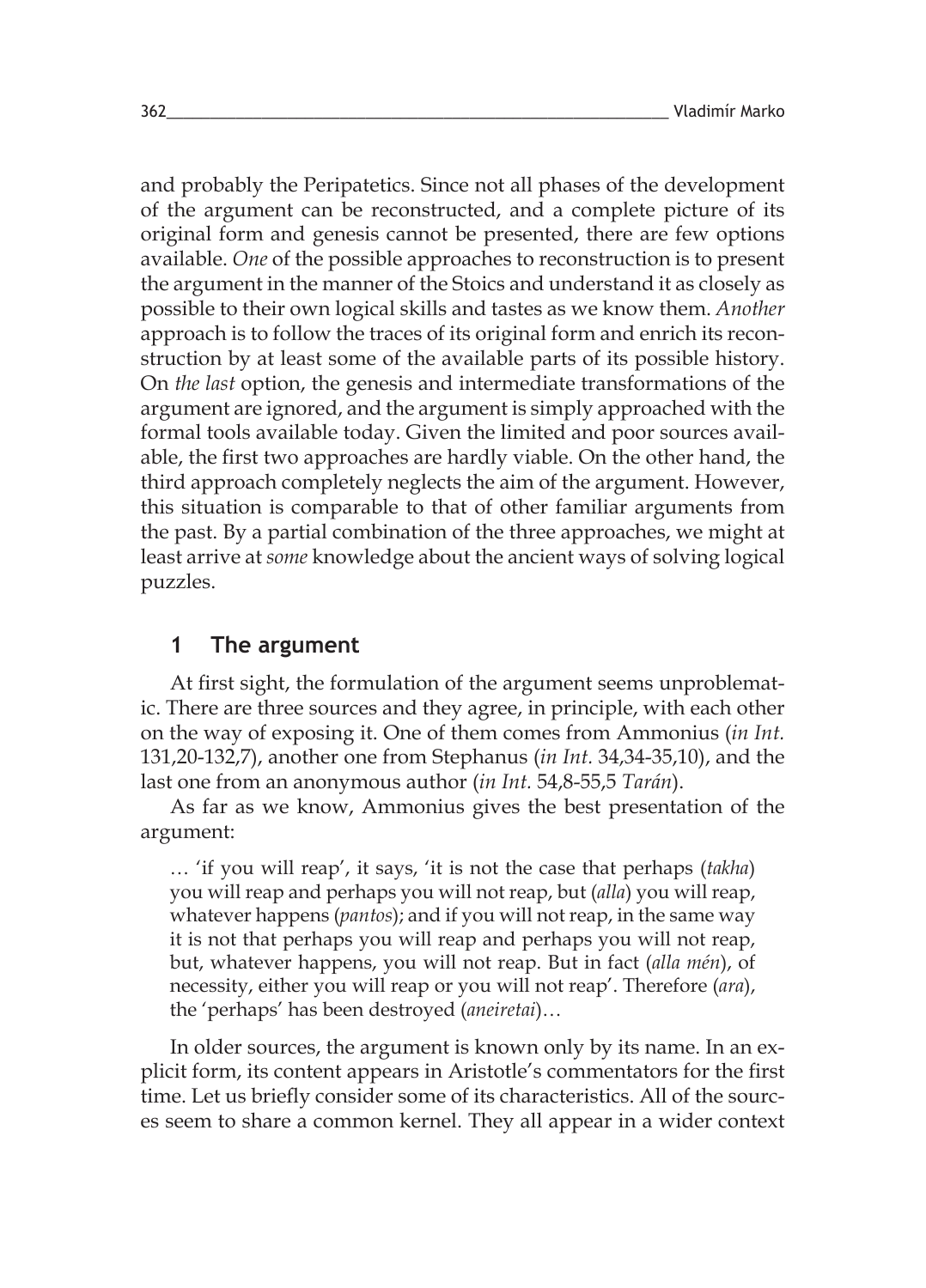of discussions concerning themes from Aristotle's treatise *De interpretatione*. In contrast to **MA**, there is no passage in Aristotle either directly or apparently connected to this argument. The motivation for invoking the argument in all of the three cases is thus indirect in character. In Ammonius and Stephanus, the argument appears paired with other arguments sharing a common goal. The first in the pair (that is, our argument), is the 'more verbal' (Amm.: *logikôteros*; St.: *logikos*). The other one ('*the argument from divine foreknowledge*') is the 'more troublesome' (one "more related to the nature of things"; Amm.: *pragmateiôdesteros*; St.: *pragmatoeidês*)*.* Both Ammonius and Stephanus follow the same line of reasoning in claiming that the *more verbal* argument 'proceeds as in the case of some activity (*energeia*) of ours'; the 'activity' being exemplified by reaping. Commentators and doxographers tell us that the argument was understood as a sophism. The ancient commentators took it that the argument is not sound. For Stephanus and Anonymous, the argument is superficial *(epipolaios)*. For Plutarch (*De fato*, 574E) and Diogenes (vii. 43-4), it is a sophism, as well.<sup>2</sup> For Ammonius and Stephanus, it is an *aporia* "for those who hear them" but, as Ammonius assertively adds, one that is "easy to replay". The three quotations generally agree as to the content of the argument. All of them use the same substantial terms, especially the key pair *takha/pantos*. The quoted premisses seem to originate in a common source (probably in the lost commentary by Porphyry). The three commentators present the argument as rivaling their own positions. Stephanus explicitly says that he "brings in [the argument] from the outside", noting that the main motive of the argument is "to destroy the contingent". Ammonius takes it as an attempt "to make all things necessary": the two major premisses contain claims concerning 'truths in advance', and the argument is explicitly deterministic, since it states that all future events are necessitated.

Whom can we attribute this argument 'from the outside'? Only the Anonymous commentator is explicit on this question: he sees the argument as stemming from the Stoics. Other known sources also associate it with this school but without mentioning the content of the argument. One could thus be led to accept **RA** as an argument of the Stoics. However, Anonymous could also be interpreted as saying that the argument

<sup>&</sup>lt;sup>2</sup> On the Stoics' relation to *sophism* and *aporia*, *cf.* Atherton (1993), Seel (1993), or Marko (2011a; 2011b).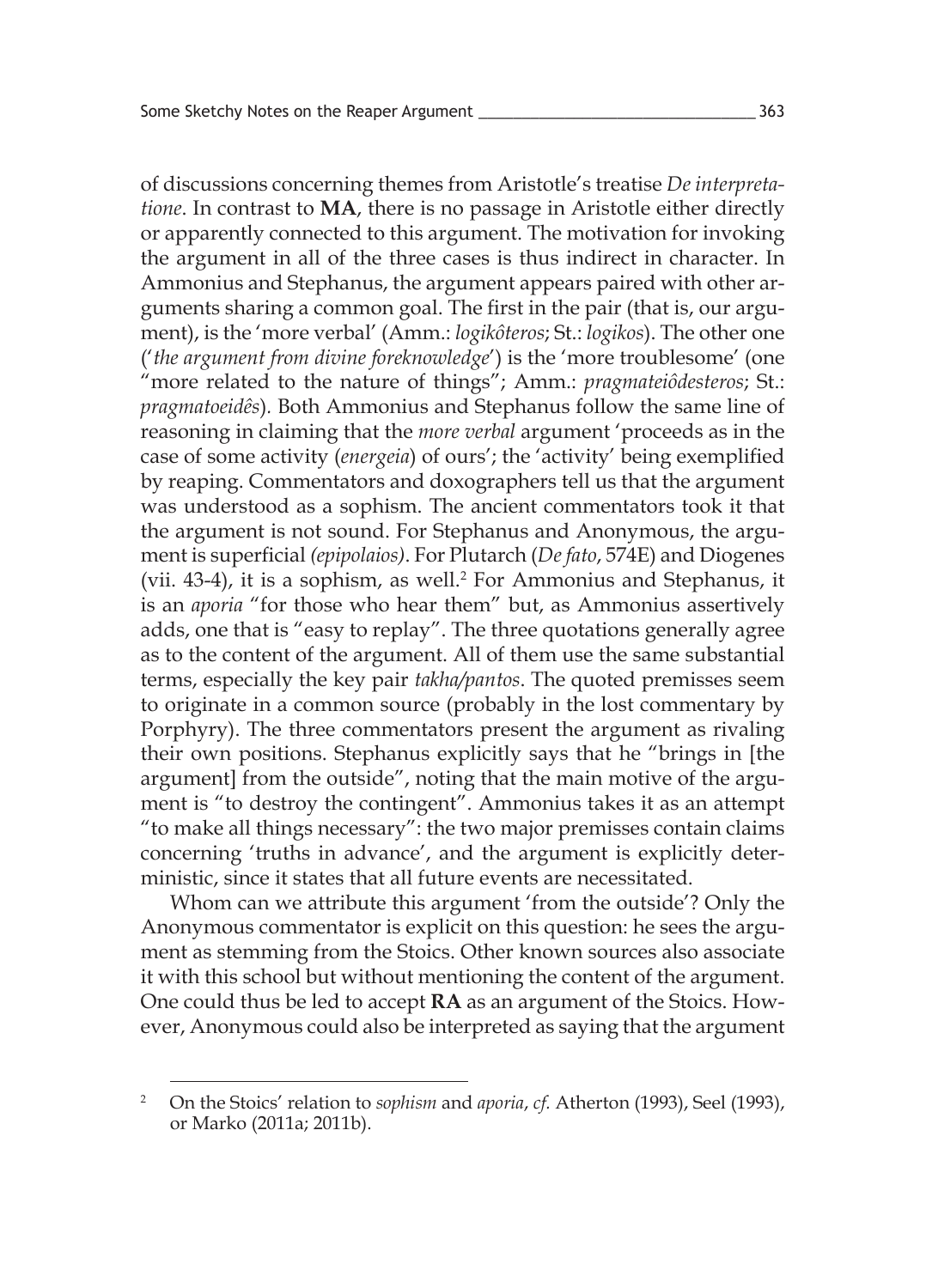had been taken from another source, while the Stoics merely presented it as one of their *aporiai*. Seel (2001) follows this very line of reasoning.

#### **2 Ancient traces of the argument**

It is clear that the argument did not originate in the Stoic school. According to (D.L. vii. 25), Zeno bought it on the market from an unknown Dialectician, paying twice the price. This dramatic layer of the story about Zeno's fascination with the argument makes clear that from this point on, Zeno is in possession of a solution to the argument. *Not just one* solution, however. In his testimony, Diogenes does not refer to one argument – the 'Reaper' – but uses the plural, 'Reapers' (vii. 44). The founder of the Stoic school acquired seven 'Reapers' on the market and depending on how we interpret the testimony, this could either mean all the variants of **RA**, or seven arguments similar in kind, or seven different modes of this argument.

It is commonly held that the real development of Stoic logic started with the later heads of the school. However, Zeno's interest in sophisms is not merely a minor curiosity. Zeno based a number of his own arguments on the model of the fortuitously acquired commodity. At least one, cited in Plutarch, is preserved – it is formed in a manner similar to *a simple constructive dilemma* (*De Stoic. rep.* 1034E). Zeno was committed to finding the way out from captious puzzles, and even wrote a book on *analyzing and solving sophisms* (*lyseis*; D.L. vii. 4). His dialectical technique and skills were rated highly by the early Stoic students. However, for centuries since the time of the anecdote, the conflict between the two logical conceptions – those of the sellers and those of the buyers in the transaction – was presented as some kind of a conceptual conflict. But overall, the purchase of the argument seems to have been a good bargain for the further progress of logic.

The high price paid for the argument seems to have created a sense of attachment in the Stoic school. From that time on, the argument is presented as part of the Stoic philosophical folklore. It is difficult to ascertain whether the argument suffered from transformation or not – we know nothing about it. It is reasonable to suppose, though, that it was in some respect 'standardized' for educational purposes. Later popular comments like those in Lucian (Luc. *Vit. auct*., 22; *Symp.* i. 23.153; *Schol. in Luc. Vit auct*. 24*sq*.) leave an undoubted and common impression in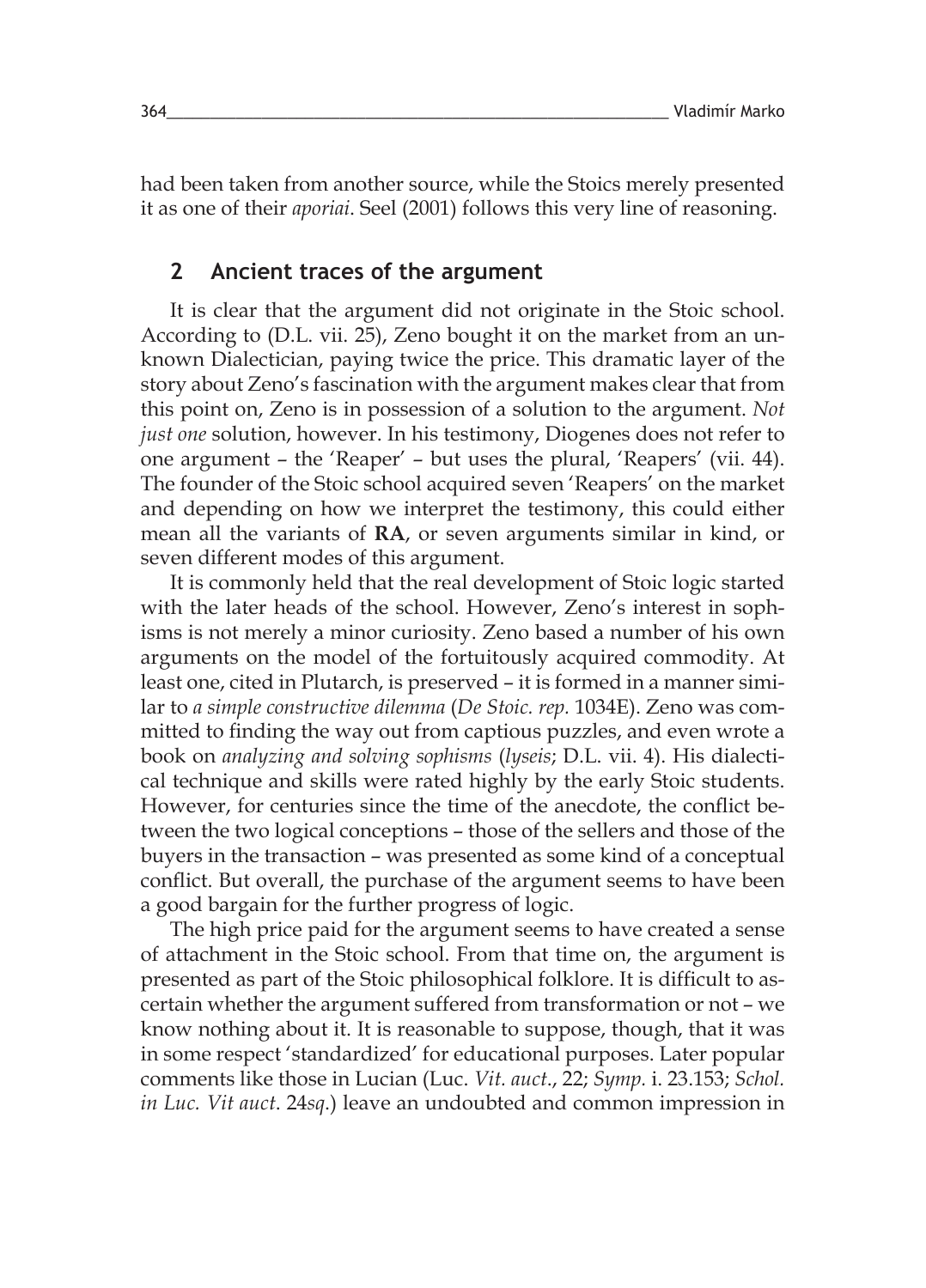that they classify it among the arguments of the Stoics (as opposed to the Megarians or the Dialecticians).

In testimonies of various lists of Stoic puzzles, the argument is presented as one of the sophisms and *aporai*. The argument is not convincingly 'typical' of the Stoics, but the sources also list many other arguments now known as 'non-Stoic' as belonging to the Stoics. Still, we can at least assume that the argument can certainly play a role in the presentation of dialectical skills, the power of logical tools and techniques of argumentation. However, it remains exceptionally strange that any information about the content of this argument only emerges almost eight centuries after its first appearance.

It is difficult to infer any common generic features or some basis for systematization of arguments from these lists. Most of them have their roots in Eubulides and his followers. In any case, Lucian quotes **RA** side by side with the **MA** (*Vit. auct.*, 22) while Plutarch (*De fato* 574E) associates it with the **LA** (and yet another argument, concerning the Fate, which is otherwise unknown). All of the three arguments have many common features and, at the same time, differ from the other listed arguments.

#### **3 Problems in the two leading premisses**

As regards their components, the two opening premisses can be interpreted in several different ways. The most problematic terms are 'perhaps' (*takha*) and 'whatever happens' (*pantos*). Another problem is related to the question: how to interpret the connections between the sub-sentences ('*if*' and '*but*') in the two leading premisses?

#### **3.1 'Perhaps'**

According to Sedley's diagnosis (1977, 98), **RA** was a companion of **MA**, "aimed at proving that it is never logically correct to say 'perhaps'."<sup>3</sup> The assumption of this idea is that the word 'perhaps' directly introduces contingency. Therefore the term has to be avoided, because a predictive sentence about reaping is true in advance and by

<sup>&</sup>lt;sup>3</sup> These words are echoes of Zeller's reading of the argument (1880, 181-2, n.2): "the *therizon* was as follows: Either you will reap or you will not reap: it is therefore incorrect to say, *perhaps* you will reap."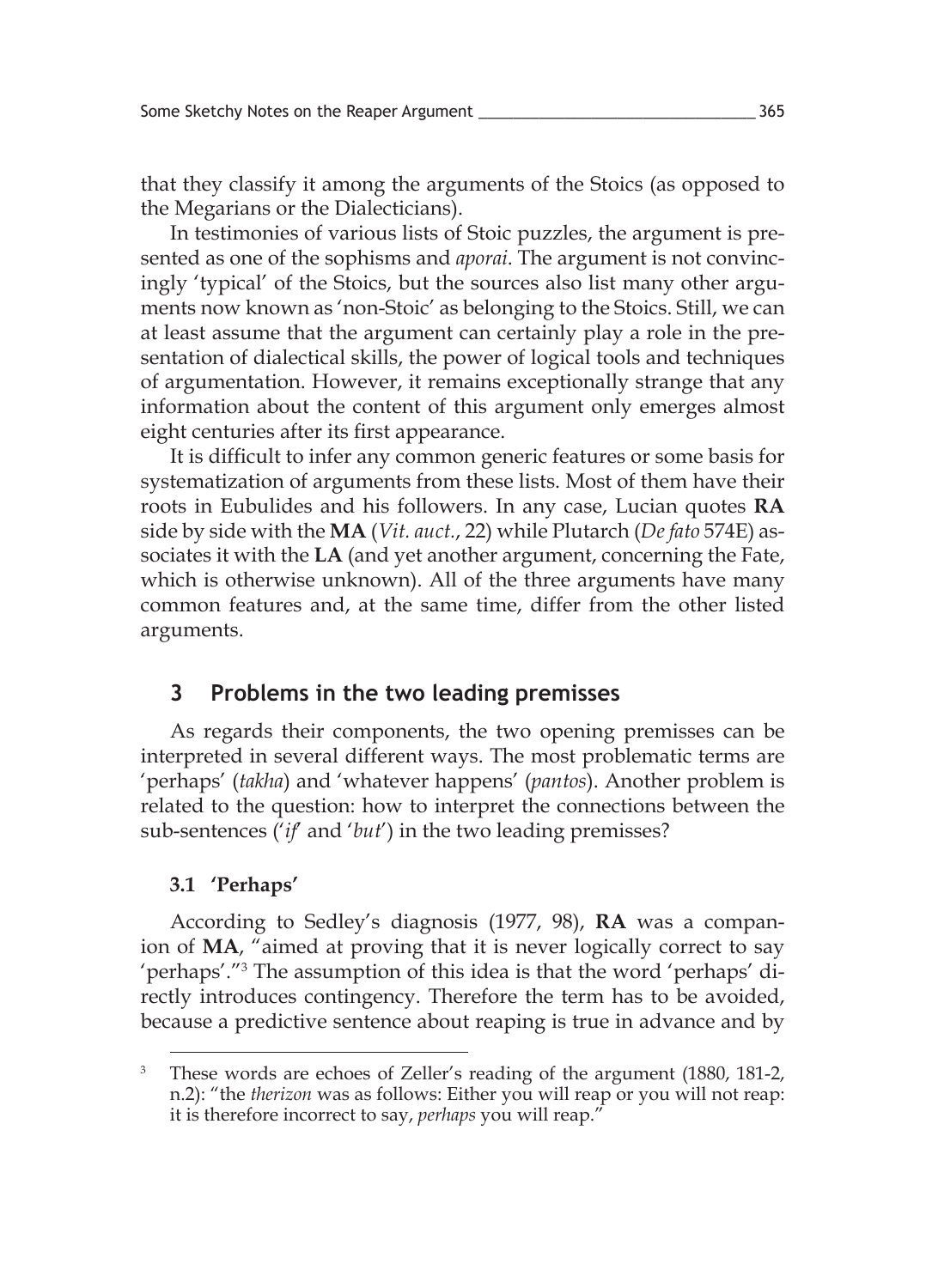no means related to a term such as 'perhaps'. Why does Sedley not simply state that the argument is against contingency but insists on its prescriptive function regarding the usage of the term 'perhaps'? One possible reason could be that the argument is not against contingency at all. For if it is, the sequent in the assumption – *i.e.*  $\sim$  ( $\lozenge p \wedge \lozenge \sim p$ ) – could be interpreted in the scope of the whole argument as a *petitio principii*, since the conclusion only claims what is already stated in premiss. This point echoes the reactions of Ammonius (*in De int.* 132, 2-3). Therefore, the argument could be about something else. From this perspective, Sedley's observation may be justified, because the idea of the argument is not only in destroying contingency (if it is an obvious outcome of the actual truth of prediction), but in the prescription on the use of certain terms. Some Megarian sources related to the name of Diodorus confirm this solution, and it is very close to Diodorus' own comments in the 'anomalist vs. analogist' debate on the origin of language, as well as to his interpretation of some linguistic expressions that are potential sources of confusion<sup>4</sup>

However, even if the main intent of the argument is conventional prescription, there still remains the issue which lies in the background of the whole argument: if there are no contingencies, everything is either necessary or impossible. From this point on, the intent of the argument corresponds to the fatalistic attempt. Here we have to recall the fact that both Stoics and Megarians allowed for some kind of possibility. If the argument is indeed taken from one of their sources, then we are faced with another question: why would someone who accepts that some events are possible be against using the term 'perhaps' or against contingency at all?

We can only guess what was the position of Diodorus in this argument. The key for the answer could lie in the fact that there are some conceptual reasons not to identify 'perhaps' with 'possibility'. Diodorus' formulation of possibility is 'what either is or will be' (Alex. *in APr*. 183,34-184). If we say, in this manner, that the possibility of some particular future event is now, in effect, the 'not yet actualized necessity' of that event, then it is hard to identify this principle with the one that

<sup>&</sup>lt;sup>4</sup> One of his prescriptive examples is known from the argument usually interpreted as *the argument against motion*, that it is not correct to say 'something is moving' but 'something has moved'; *cf.* S.E. *PH* ii, 242; especially, *M* x, 85*ff*.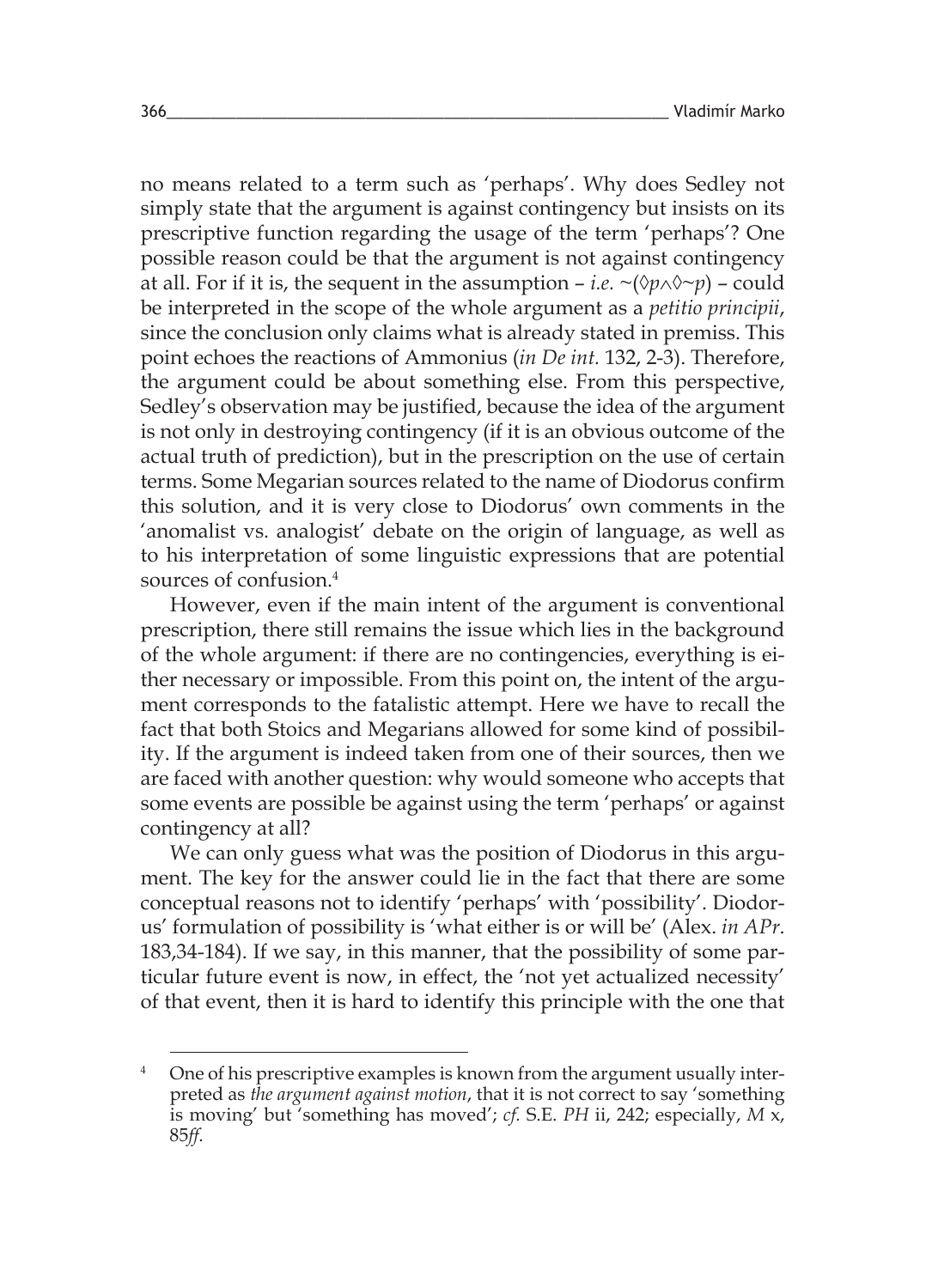claims that such event 'will *perhaps* be realized'. For Diodorus, there is no equality between:

α: "*it is not yet realized*"; and

β: "*perhaps it will be realized*".

The consequence of  $\alpha$  is that the event in question would be realized because it *must be* realized once (*sooner* or *later*), while β expresses the possibility (however low) that an event in question *can be* realized, but *not necessarily* (since it can fail to occur).

This line of reasoning also has another branch. The Anonymous commentator emphasizes that with this argument, the Stoics wanted to show that there is no room for possibilities [*in. Int.* 54,8-9]. However, this claim disagrees with other sources about the Stoic conception of modalities, where an assertible (*axioma) is possible when it is both capable of being true* and is *not hindered by external things from being true* (D.L. vii. 75). The problem of an adequate interpretation of possibility<sup>5</sup> is the focus of Cicero's *De fato* in his exposure of the disagreement between Diodorus and Chrysippus. Unlike for Diodorus, for Chrysippus "even things which will not be are possible – for example, that this jewel be broken, even if *that will never be the case*" (*De fato* vii, 13). That is, not all dispositions of an entity will be actualized in reality, since they can be prevented by external causes. In Diodorus' formulation, it seems that all dispositions are real and will be realized (once, *sooner or later*) since there are no unrealizable possibilities.

We are now faced with several options. Either the Anonymous commentator's interpretation of the Stoic notion of possibility is wrong; or the argument (even if actually originated in the Stoics) is not complete or was not fully transferred; or some commonly known opinion is tacitly presupposed and for this reason viewed as superfluous to comment on (in these reflections on more important things in the discussion on Aristotle). In any case, in Anonymous' commentary, **RA** is associated with the Stoics, while in Cicero's *De fato*, in his exposition of **LA**, the Stoics are presented as strong opponents of the formulation of the argument found in Anonymous.

<sup>5</sup> For the Stoics sources, *cf.* D.L. vii. 75; Boeth. *in Int.*<sup>2</sup> 234-5; 393; Plut. *De Stoic, rep.* 1055D-F; Cic. *De fato* 12-15; Epict. *Diss.* 2.19.1-5; Alex. *Fat.* 10*; Quaest.*  1.4.1; *in APr.* 177-8; Simp. *in Cat.* 195.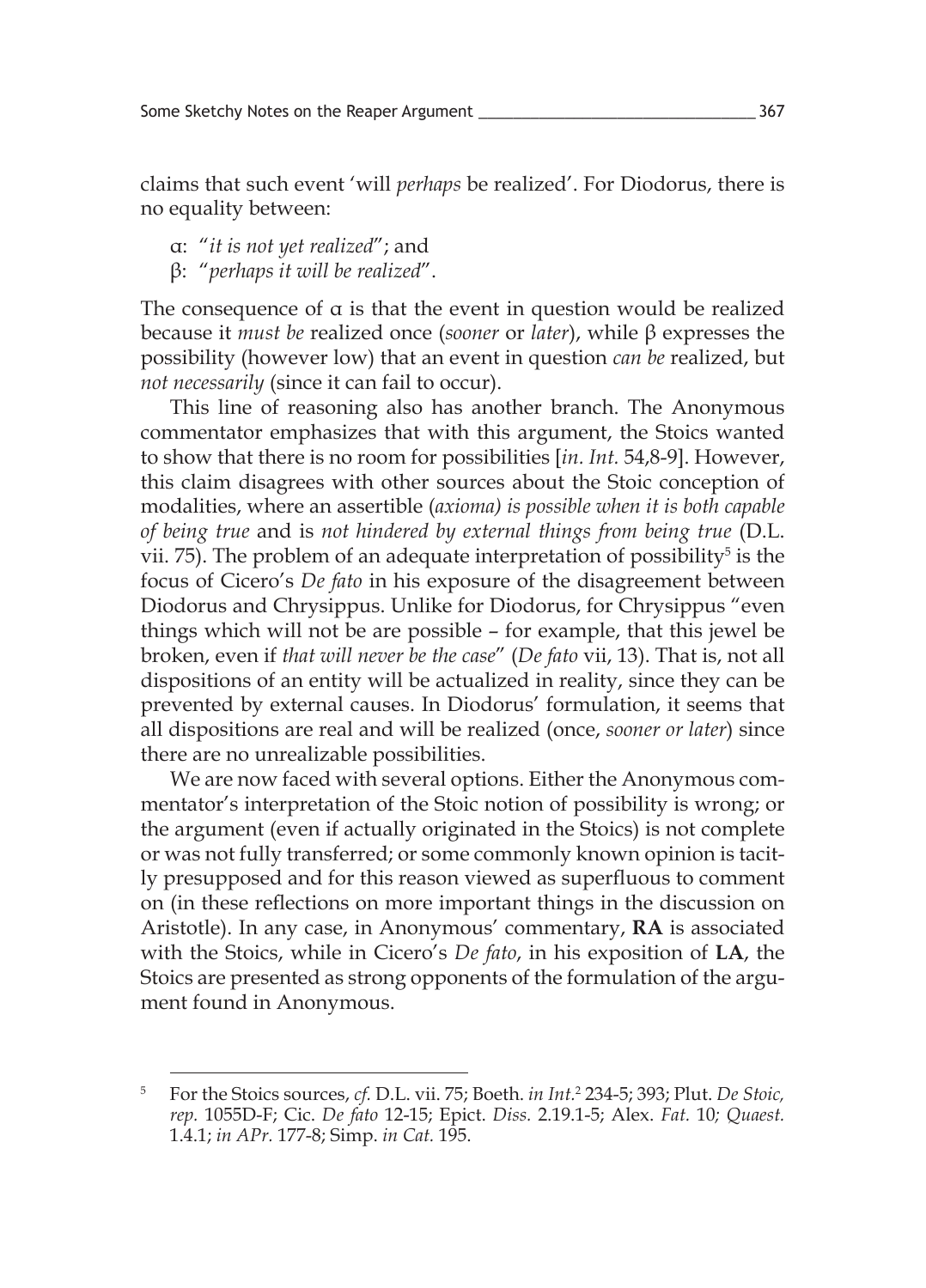According to the sources, **RA** and **LA** present the familiar arguments even though we can only guess what this familiarity consist of. The Stoics criticized the connective in the pair of sub-sentences in **LA** in both of the leading premisses, insisting on interpreting the connection between the sub-sentences not as a *material*, but as a *relevant implication*. In the case of **RA**, this is not necessary, since the expressions in the consequents of the two leading premisses (as presented in commentators and contemporaneous students) seem to be conjunctions. Incidentally, this is precisely what the Stoics insist on in their critiques of **LA**: that these two have to be connected in some stronger sense than by material implication as supposed in Cicero (*De fato* xii, 28-9) and Origen (*Cels.* ii. 20).

For Sorabji (1998, 4-5; 2004, 118) the term 'perhaps' is ambiguous and does not introduce the future truth at all, since it is simply *a guarded statement* about the future. The idea had been suggested long ago by Toulmin (2003, 44-47). The guarded statement could be part of a twofold game. It is simply about actual possibilities. What contradicts it is not a future occurrence or non-occurrence of a predicted event, but any sentence that corresponds to this *guarded statement*. The point of the suggested game is this: when one says, "perhaps I will reap", its counterpoint is *not only* in "you didn't do what you had said (or promise, *etc*.)", but in something that *could* also correspond to the *guarded statement*, for example, "you will not". The phrase has nothing to do with future possibilities and contingencies. However, it is hard to represent the whole argument in connection with 'a guarded statement' except if the intent of the author is simply to provoke a captious game based on the ambiguity of 'perhaps'.

Jennings (1994, 293-295) also analyses the term 'perhaps' in the sense of possibility related to non-truth-functional disjunctive contexts. He claims that sometimes the explicit 'or' can stand for 'and'. Furthermore, he also adds that there are contexts where "*possibly α* sometimes just represents a formulaic *mooting* of α rather than an assertion that α is possible, and sometimes no more than a tentative non-rejection of α or a suspension of disbelief in α." Following some of Jennings' suggestions, the negation of the whole bracketed phrase will hence lead toward a claim contrary to the 'perhaps' of the usual truth-functional reading. In our case, this could mean the following: "not both: it is 'questionable' *p*  and 'questionable' *~p*". Hence, according to the third Stoic *indemonstrable*, one in the pair is not 'questionable', but 'un-questionable' – which is just a step from 'necessary'.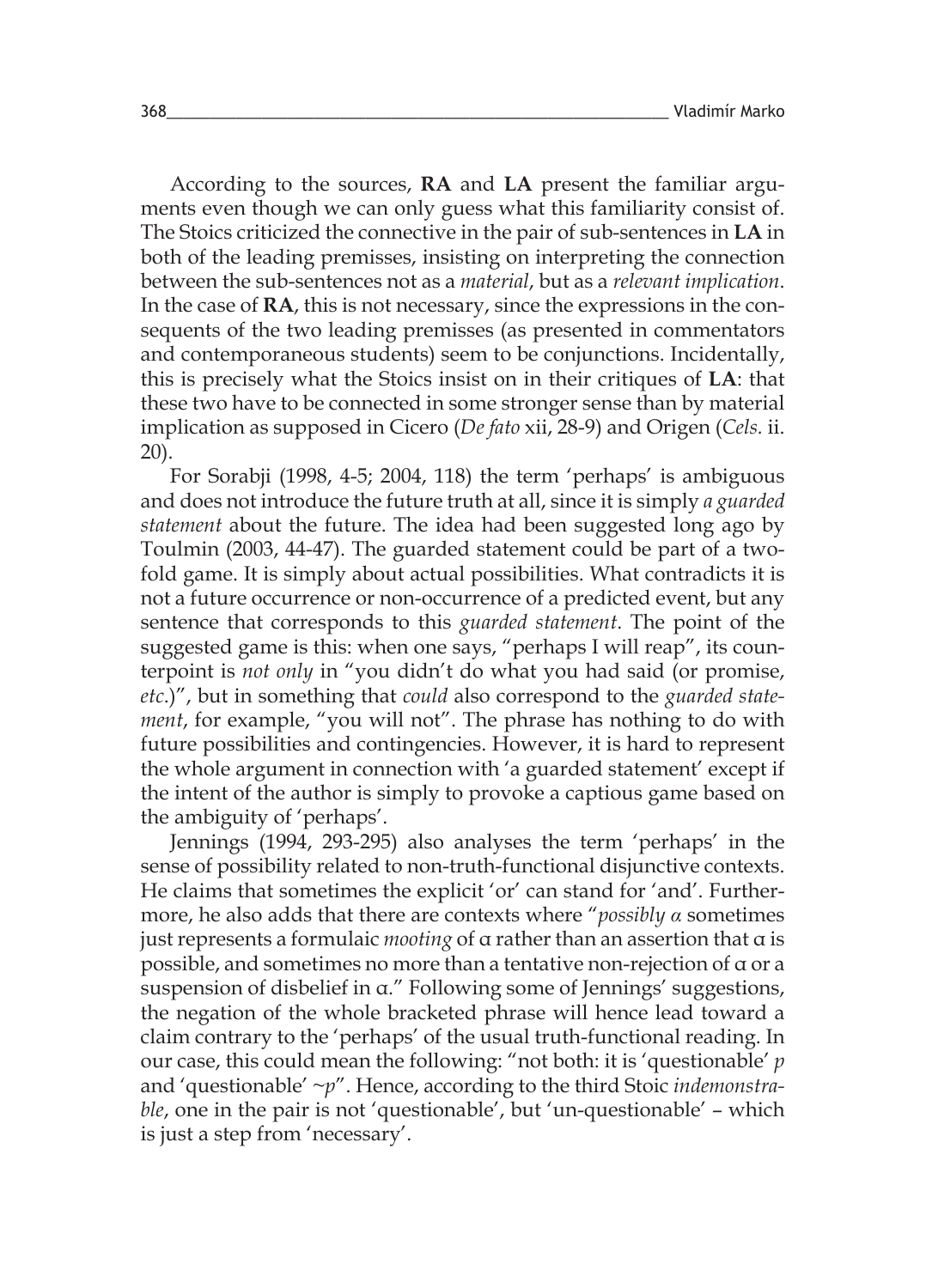Sorabji's idea is very close to the one induced by Sextus (*PH* i. 194- 5). Sextus devotes a passage to terms such as those discussed here. For him, *perhaps*, *maybe* or *possible* are "indicative of non-assertion." Though the non-assertion phrase 'perhaps it is' states nothing definitive, *it stays in opposition* to what is thought to conflict with it – with 'perhaps it is not'. Sextus does not claim that these two are of the same value, but that they both have an indefinite value insofar as we make a definitive affirmation of one. For Sextus, to be used indefinitely means to be used "in loose sense, either for question or for 'I do not know which of these things I should assent to and which not assent to' (*PH* i. 191; *cf*. *PH* i. 213; *M* i. 315)." What does this mean? It is not quite clear what kind of conflict Sextus had in mind. If the status of two opposite statements is the same, is it possible to substitute 'perhaps it is' for 'perhaps it is not', or *vice-versa*? If so, then they cannot be in conflict, since they have the same value. An interpretation that could preserve some kind of the conflict mentioned above is that the phrase 'perhaps' nevertheless introduces or expresses a tendency in attitude or inclination to one of two conflicted sentences equipped with 'perhaps'. According to Sextus, "now, when we utter it [i.e. *non-assertion*], we feel in this way with regard to these matters under investigation" (*PH* i. 193). Hence, if one says, "Perhaps there will be rain", *one does not have in mind* "Perhaps there will be no rain". One is only showing a *tendency* toward an indicative opinion despite not currently being able to give a definite affirmation on this matter. Only in this case, we suppose, could the two sentences remain in conflict.

Plutarch deals with a set of these terms in the same manner. He is acquainted with **RA** (*De fato* 574E) and mentions it only by name, along with other arguments. He associates it with **LA** and some unknown argument called 'contrary to fate'. In a wider debate about the nature of fate and necessity, he notes (only a few lines before he mentions the argument) things covered by fate like "the *contingent* and the *possible*, *choice* and *what is in our power*, *chance* and the *spontaneous*", as well as others similar matters "designed by the words *perhaps* and *peradventure*  …" (*De fato*, 572D-F). The words 'perhaps' and 'peradventure' have the capacity to cover many things like those mentioned in his list – among them, 'contingent' and 'possible'. If the whole expression in brackets ('perhaps' *p* and 'perhaps' non-*p*) means contingency, then, following Plutarch, we could interpret 'perhaps' using something else from his list. The most appropriate candidate that corresponds with 'pantos', seems to be the term 'possible'.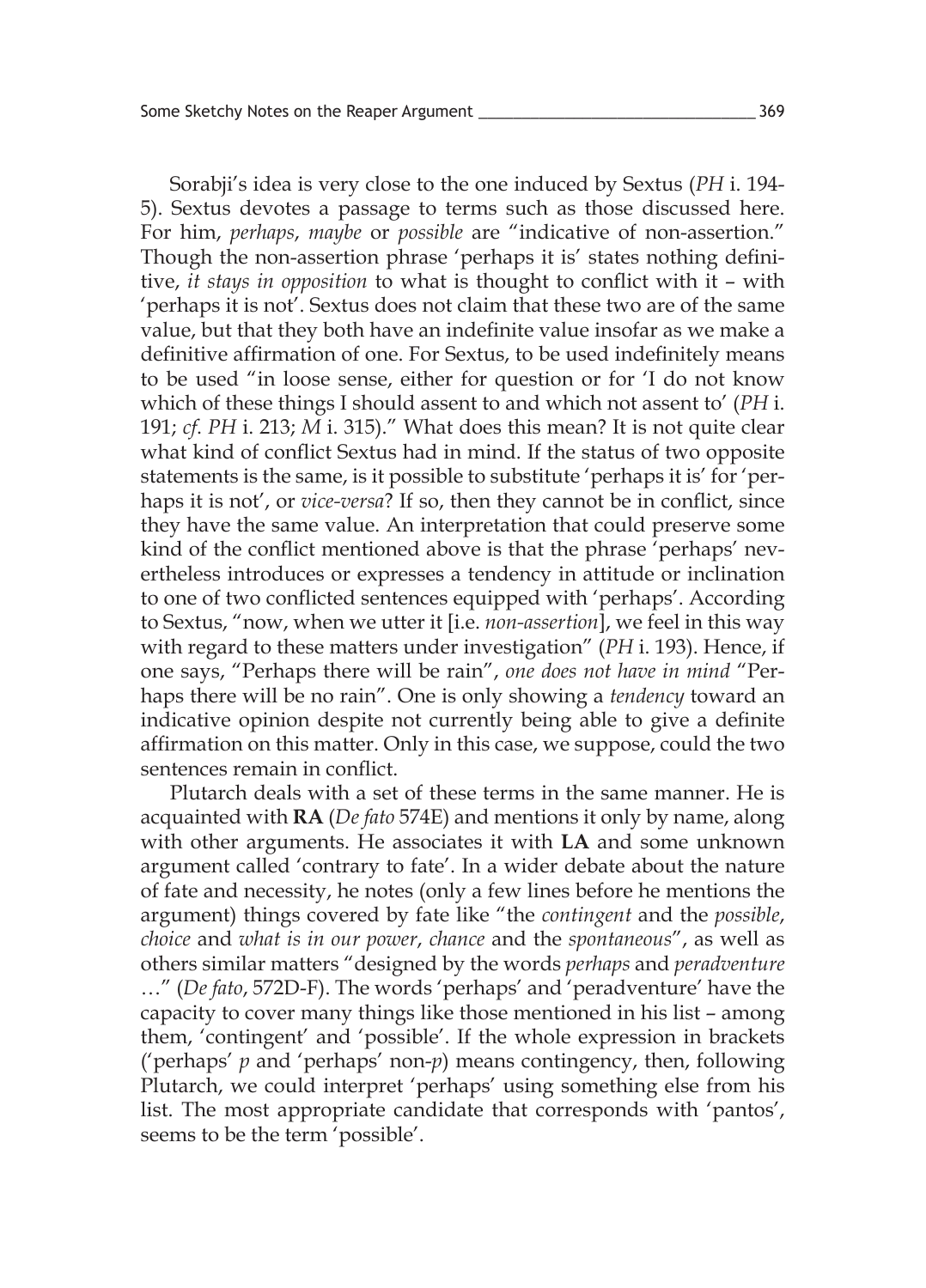#### **3.2 'Pantos'**

In translating and in an adequate (i.e., one applicable to the inference structure of the argument) formal reading of the vague adverb 'pantos', there are several possibilities. None of the options could be unambiguously inferred from the context. One solution is to find a term that would be complementary to the previous term 'perhaps'. Another is to view it as providing additional confirmation of something that the previous sub-sentences already claim (or could claim). This confusion could also be interpreted as intentionally provoked by the author's plan to create a kind of captious puzzle with different and misleading possible solutions.

The semantics' range of the adverb 'pantos' in the argument covers a wider spectrum: a simple reinforcement of truth in advance given in antecedent and *restating it in other words* but without modalising it (in the sense of 'really' related to confirmation of the future fact of reaping); a force modalising the antecedent (by 'necessary'); a simple *de omni* predication (in the sense of 'without exception') with projection of the fixed future truth value to the unrestricted truth; an expression of *certainty* as an additional affirmation of the fixed truth value stated in the antecedent, according to the principle 'from truth to certainty' (known from Cicero's *De fato* x, 21; one that in Epicurus causes a fear of fatalistic outcomes, there presented in pair with another principle 'from certainty to necessity'). Each of the adverb readings will give result in different formal features of the whole sentence.

'Perhaps' and 'pantos' seem naturally introduced into the argument as simple *complements*, camouflaged and masked by intention of making the argument more puzzling. In this direction, the best candidate seems to be modal pair *possibility-necessity*. 6 The reason lies in the composition of the argument as well as in the mutual dependence of these expressions.

#### **3.3 'Alla'**

Another problem in the formulation of the argument is how to read the *connectives*. According to Dionysius Thrax (*Conj*. 216.16–218.19) and Apollonius (*Ars gr.* 89.1), the function of the adjunct 'but' (*alla*) used in the two leading conditional sentences closely corresponds to 'and' (*kai*).

<sup>6</sup> Seel (2001, 22) chooses a pair 'undecided'/'decided'.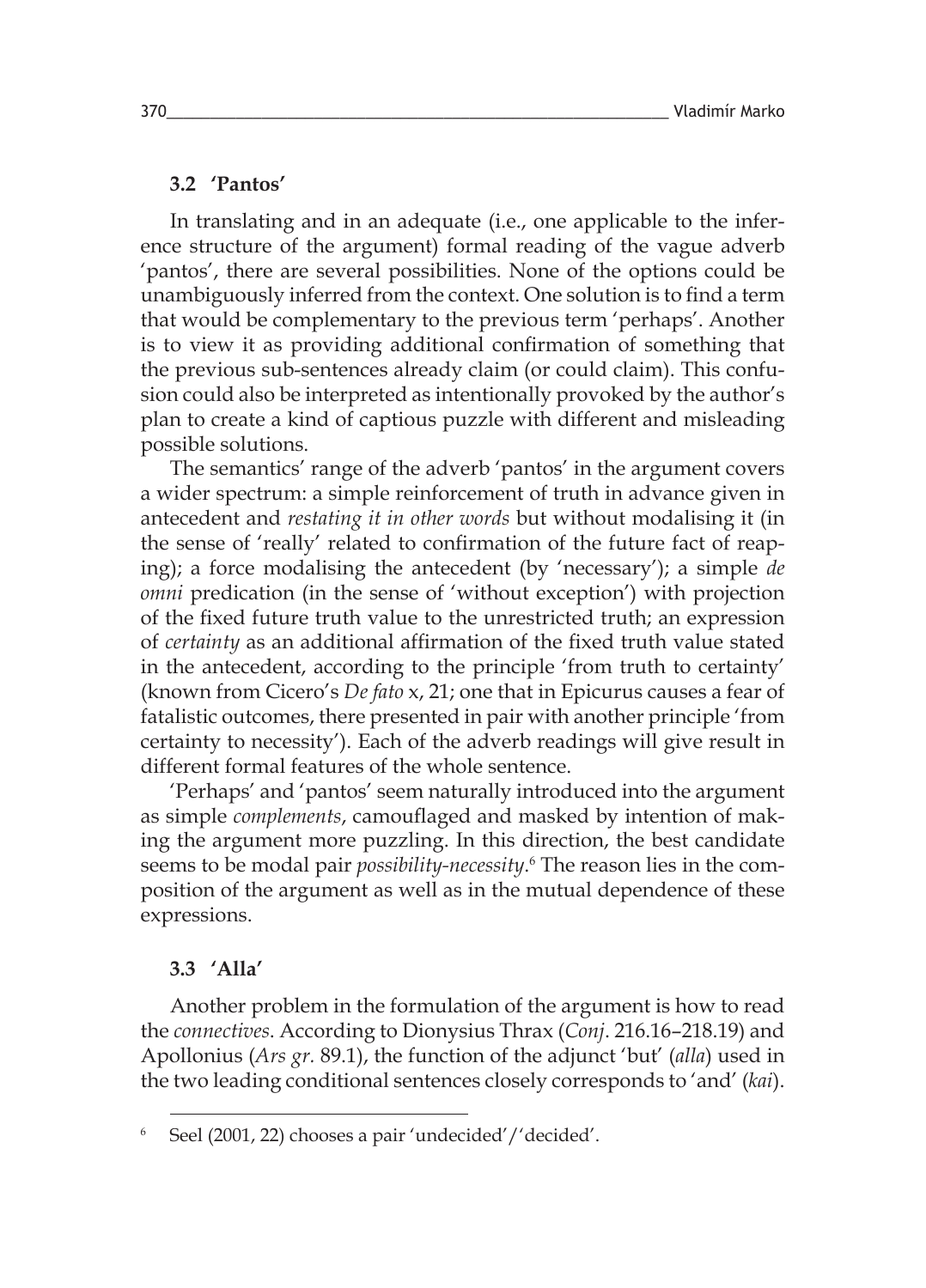As a logical operator, it is a member of Dionysius' list of conjunctive connectives (*men, de, te*, *kai, alla, émen, éde, atar, autar, étoi*). As regards its function in introducing conjunction, it is mostly unproblematic. Following Dionysius' instructions, we could read this part of the complex sentence as using this term to link several sentences by a *conjunction* of sub-sentences. This is also Seel's solution. However, it is not always clear what the additional features of *alla* are. Usually *alla* introduces *the opposite sentence*, like above in Ammonius' 'not this, *but* that': "not ('perhaps' *p* and 'perhaps' non-*p*), *but* 'pantos' *p*." This sentence is not only a simple way of introducing another conjunct, but also to stress that the preceding sentence and one that follows are mutually excluding and form logical complements. The meaning of the connection 'this *and*  that' differs from that of the connection '*not* this, *but* that'. The former does not emphasize additional features of connection, while the second connection states that two sentences are, in some sense, dependent. The last connection could also be interpreted through implication or even associated with some complex structure with an assuming (here probably tacitly presupposed and exclusive) disjunction. We do not know much about the Stoic use of substitution instances and their interpretation of substitution in modal contexts. However, the negated (modalized) contingent claim in the first part of the expression – '*perhaps p* and *perhaps* non-*p*' – seems to be in direct opposition to the claim in the second part – 'pantos *p*'. Therefore, '*perhaps p* and *perhaps* non-*p*' and 'pantos *p*' are in a kind of a conflict, and could be interpreted also as the phrase 'not this, *but* that', as sequential – for 'not: *perhaps p* and *perhaps* non-*p*' could be seen as implying the consequent 'pantos *p*' (or even is equivalent with 'pantos *p*'). For example, the sentence 'one person cannot be both in Athens and Megara' (with the tacit assumption of a corresponding 'natural' disjunction: 'either one is in Athens or in Megara' since 'both in Athens and Megara' in this case is not a 'perfect and complete' conflict), $\frac{7}{7}$  results in a connection corresponding in form to the one above, *i.e.* '*not* in Athens, *but* in Megara' or even to the sequential '*if not* in Athens, *then* in Megara'. The argument does not give an explicit corresponding disjunction as an assumption, but in respect to the meaning of the related phrases 'perhaps' and 'pantos', we could imagine a relation between these two as forming the Stoic *sequence*, i.e.,

<sup>7</sup> Galen, *Inst. log.* ch. iv. The example would be a *defective conflict* since it is possible for a person to be at neither of the two places at one moment.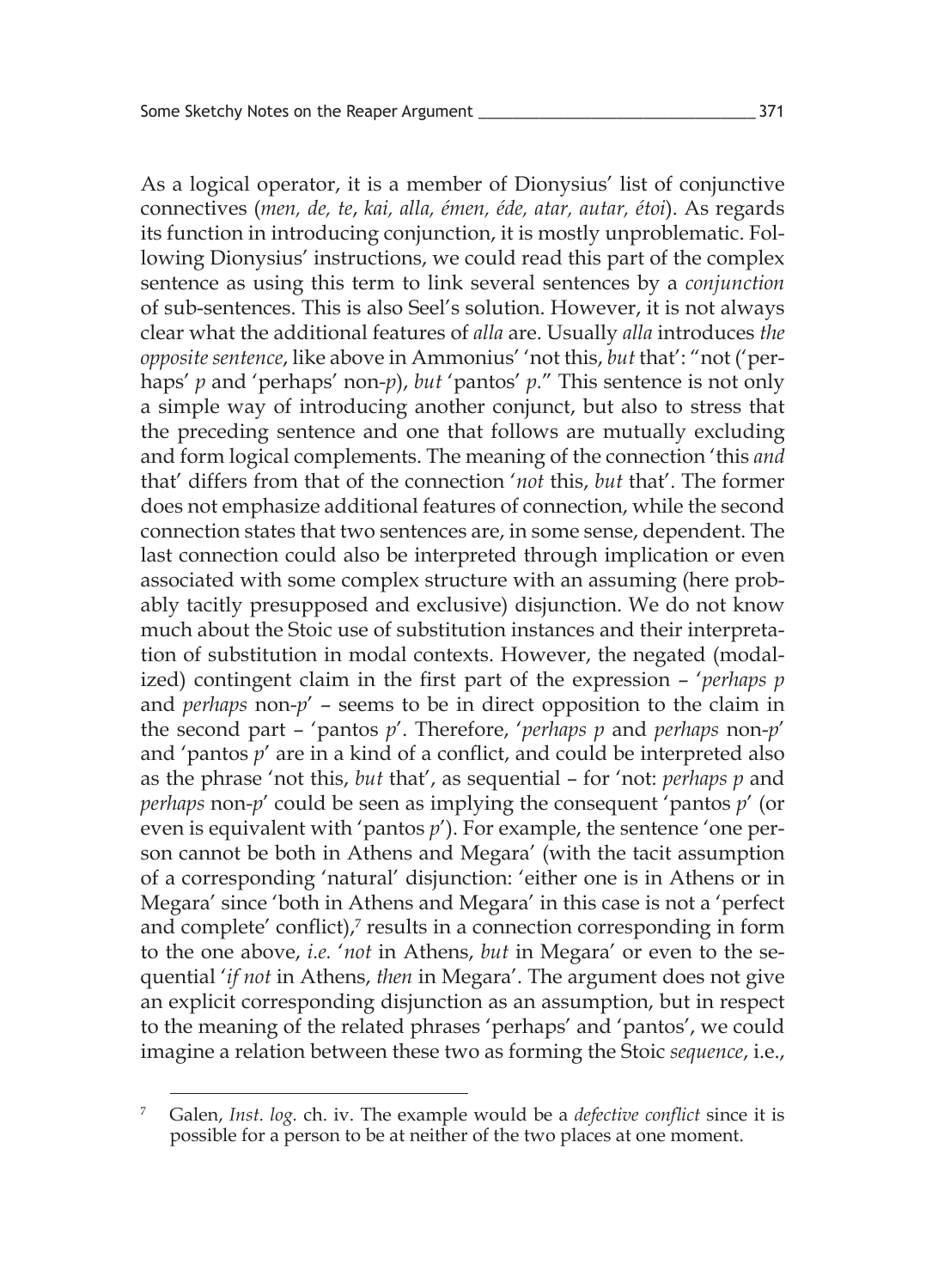conditional. Or, by analogy with **LA**, even something stronger, i.e. a strict or relevant relation between the two sub-sentences.

A quite different solution to reading the adjunct *alla* comes from Gaskin. He does not view '*alla pantôs thereis*' as a (conjunctive) part of the premiss. The adjunct is used in the function of "restating the conclusion of the argument in other words" (Gaskin 1995, 352). Probably the same reasoning is present in Seel when he seeks the "possibly oldest version of the argument" that would coincide with the original form of *aporia*. The reading he proposes in his conjecture (Seel 2001, 22) is such where '*pantos p*' also represents the potential conclusion of the premiss. According to this line of reasoning, '*alla pantôs thereis*' would be the natural outcome or conclusion of the preceding two sub-sentences, linked here with a conditional. In this sense, the meaning of *alla* only *imitates* a technical way of using connectives but has, in fact, an inferential function. Such interpretation naturally suggests that the argument is a *polysyllogism* consisting of at least two transient syllogisms formed by the two leading premisses.

If so, both of the leading premisses could be *monolémmata*, i.e. arguments with a single premiss. The evidence does not fully support this approach, since, according to Sextus, we know that the Stoics would not allow this (*AM* vii. 443), because an argument must have at least two premisses. However, there is an exception to Sextus' generalization, since, a few lines later, he informs us that Antipater, later the head of the Stoa, "asserted that arguments with a single premiss can be constructed" [*ibid.*] and that he was one "who does not rule out such arguments".<sup>8</sup> Besides some modern conjectures,<sup>9</sup> we know very little about the nature of this kind of arguments. According to these speculations, the model for interpreting, for example, the first premiss, would result in this form: *if p then* not: '*perhaps p* and *perhaps* non-*p*'; but (*therefore*), '*pantos p*'.

In his *Art of Grammar*, Dionysius also informs us about a special kind of syllogistic connectives (*ara*, *alla, allamén, toinun, toigartoi, toigaroun*) "which are well adapted to *conclusions* (*epiphorai*) and *co-assumptions*

<sup>8</sup> S.E. *PH* ii. 167; *cf.* Varro, *Sat. Men*. fr. 291 (*Macropolis*), p. 50 *Astburg*; Alex. *in top*. 8.16-18; Apul. *in Int*. 184.20-3.

<sup>&</sup>lt;sup>9</sup> Some polemical notes about this question can be found in Mueller (1989, 203-204), Mignucci (1993, 229) and Bozien (1996, 171-173, n. 83).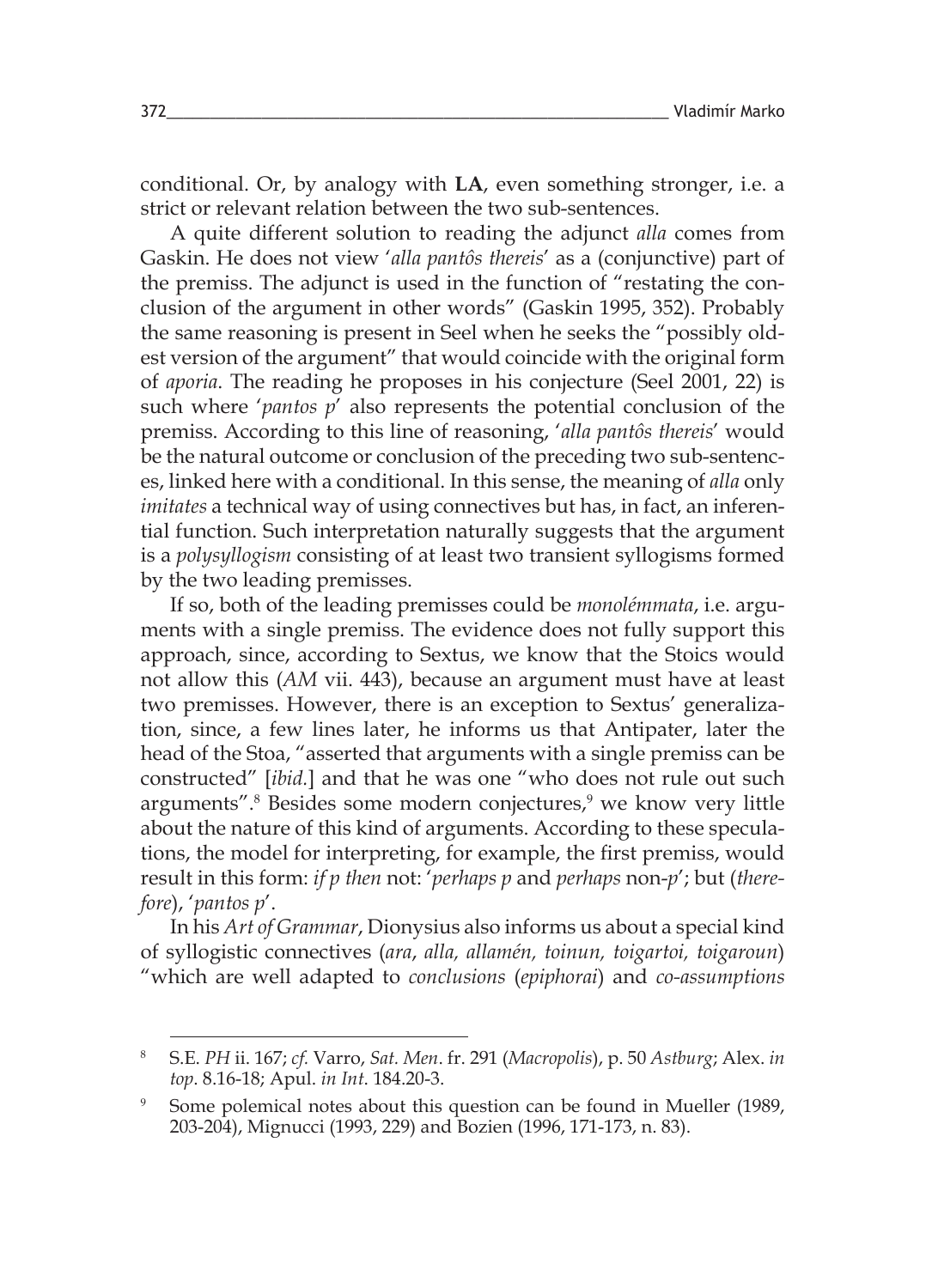(*sullepseis*)."10 *Epiphorai* are connectives which lead previous 'sayings' toward the conclusion which unifies more 'sayings' into one complex form. *Alla* and *allamén* are *sullepseis* here – the introductions of either a co-assumption or the next premiss. According to this interpretation, the sub-sentences of the two leading premisses – 'pantos *p*' in the first, and 'pantos  $\neg p'$  in the second premiss – could also be separate premisses, and not merely co-assumptions conjunctively related to preceding expression.

What is the real function of the adjunct *alla*? Is it to emphasize a new premiss, to provide a complement statement in a conjunction, or to point out a conclusion? If the puzzle's author intent had been to cause a mess, this step was without a doubt successful.

The first part of the consequent is a sentence interpreted as a negated conjunction composed in the form of 'not both: … and …' (i.e. 'not both: *p* and ~*p*'). What kind of conjunction is  $\Diamond p \land \Diamond \neg p$ ? According to the Stoic criteria, an alleged conjunction given in a modal form possesses *neither mutual sequence* nor *conflict* (which was, for Stoics, supposed to be present in the form 'not both: … and …'11 – thus, here it is neither *akoluthia*, in a sense of relevant conditional, nor *mache*). Is it a conjunction at all? As Galen understood it, negated conjunction has to be reducible to a *third indemonstrable* ('it is not the case that both *p* and *q*; *p*; therefore not $q'$ ).<sup>12</sup> Is it possible to apply this rule to our example, developed from the model of *perfect* conflict,  $p \wedge \neg p$  (where both connected members cannot fail to obtain at once), or to read it in a modal form as *defective conflict* (where both may fail to obtain)? Because both sub-sentences in our example "'perhaps' *p and* 'perhaps' non-*p*" are equipped with the diamond operator, these conjuncts do not form a mutual conflict suggested by the rule. To be true, a negated conjunctive pair must state a

<sup>&</sup>lt;sup>10</sup> Dion. Thr., Ars gr. 95.2-96.2. Scholiast to Dionysius Thrax explains: "[Dionysius] calls *epiphora* the introduction of the next saying and *sullépsis* the sealing and concluding of the preceding saying" (441.8–10). Also, *cf.* Apoll. *Conj.* 250.12–20. On the *inferential* and the *co-assumptional* syllogistic connectives, *cf*. Barnes (2007, 250-259); on 'but' *cf. ibid.* (261-262).

<sup>11</sup> *Cf.* Cic. *De fato* vii, 13 - ix, 17; Galen, *Inst. log*. iv; xiv.

 $12$  Let us note two things. First, Galen is generally reserved toward the question whether negated conjunction is useful in a proof at all (*Inst. log*. xiv, 3). The second, let us here remind of Sextus words on dogmatists (the Stoics) that what follows from a conflict is *not only true* but also *necessary true* (S.E. *PH* ii, 186-7).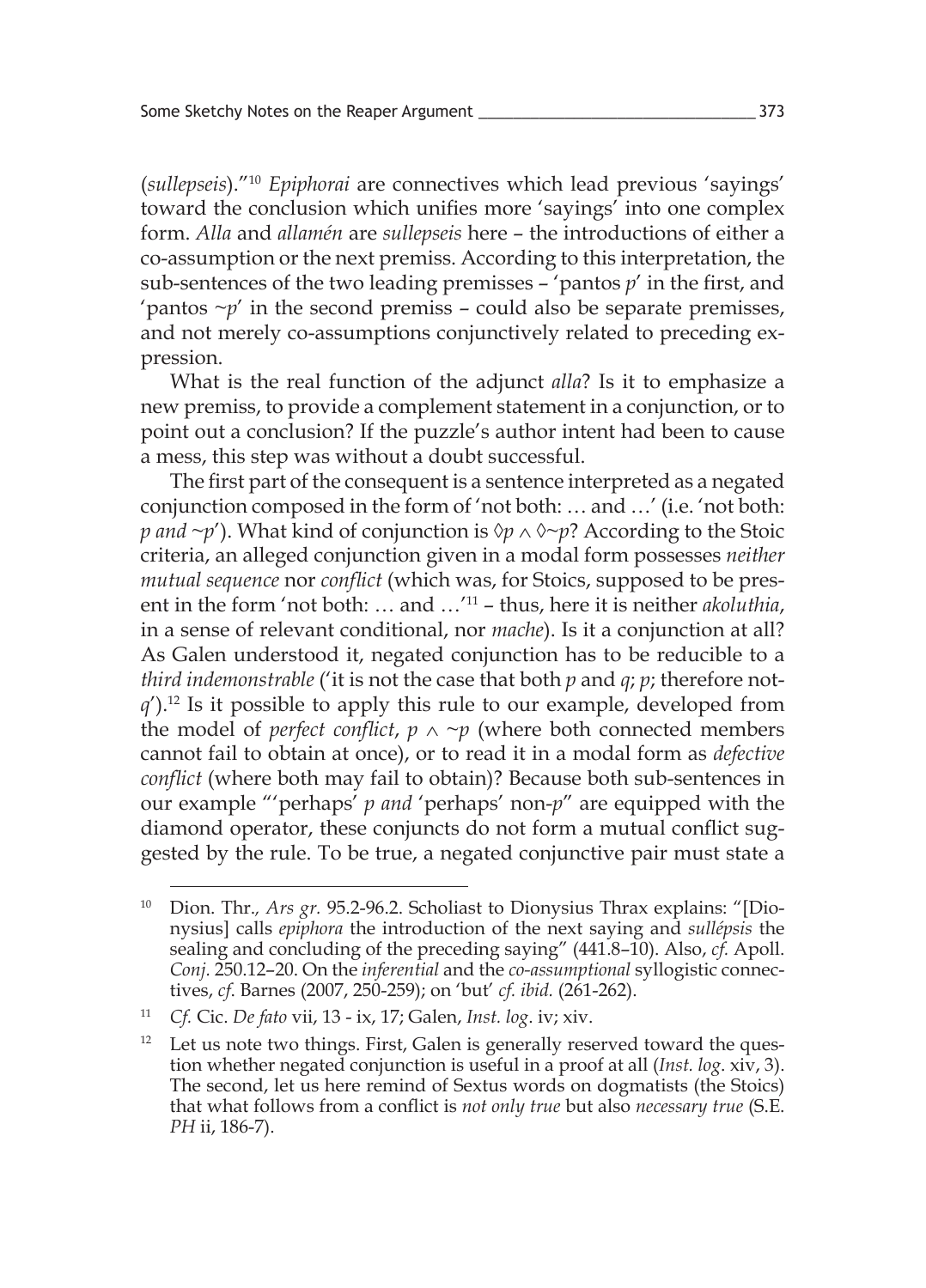conflict between the conjoined elements. According to Galen, it seems that it could not even be a conjunction (neither *perfect*, nor *defective*), since the modal form of expression in neither of the senses results in a conflict.

In any case, what we learn from Galen, and what is more important to us, is that not only a particular connective renders some sentence aligned in a logical structure, but it is also determined by the nature of its objects (*pragmata*) or by the meanings of the included sentence. Furthermore, the connective itself (and its presence or absence, in some cases) plays a functional role in determining the meaning of a sentence. Apollonius confirms it by citation from Posidonius' *On connectives*: "[Posidonius] argues against those who affirm that connectors do not show anything but simply connect the phrase" (*Conj*. 214.4–6). In short, if we wish to interpret one sentence as conjunction, it is not enough to take over the connective directly. We have to respect the structure of the sentence as determined by the function of the connective, in relation to the nature of the objects that play a role in the composition of the sentence. This is also of interest in the formal translation of premisses of **RA**.

Here, the most probable option to read the first sentence in accordance with the '*not…, but…*' structure is: "If it is the case that *p*, then it does *not imply* '*perhaps p* and *perhaps* non-*p*', *but* (it implies) 'pantos' *p*." Here, 'but' is shorthand for 'but it implies'. The meaning of the sentence then corresponds to the theorem  $[(A \rightarrow B) \land (A \rightarrow C)] \leftrightarrow [A \rightarrow$  $(\sim B \wedge C)$ ].

#### **4 Dependencies among the sub-sentences**

The first premiss says approximately this: If something is true (in advance) then its contingency is excluded and its necessity holds. If we look at the possible dependencies among sub-sentences in the leading premisses, we can, with no great effort, detect a number of relations of dependency among them. If we understand the sub-sentence at the beginning as expressing 'truth about the future,' we can easily see that this antecedent can be interrelated with the sentence in *the first part of consequent*. The sentence about the future at the beginning is in relation with the claim that not '*perhaps* be and *perhaps* not be'," which as a whole could play the role of the principle. Truth of *p* (T*p*) implies 'not both: *perhaps p* and *perhaps* non-*p*'. A version of this principle could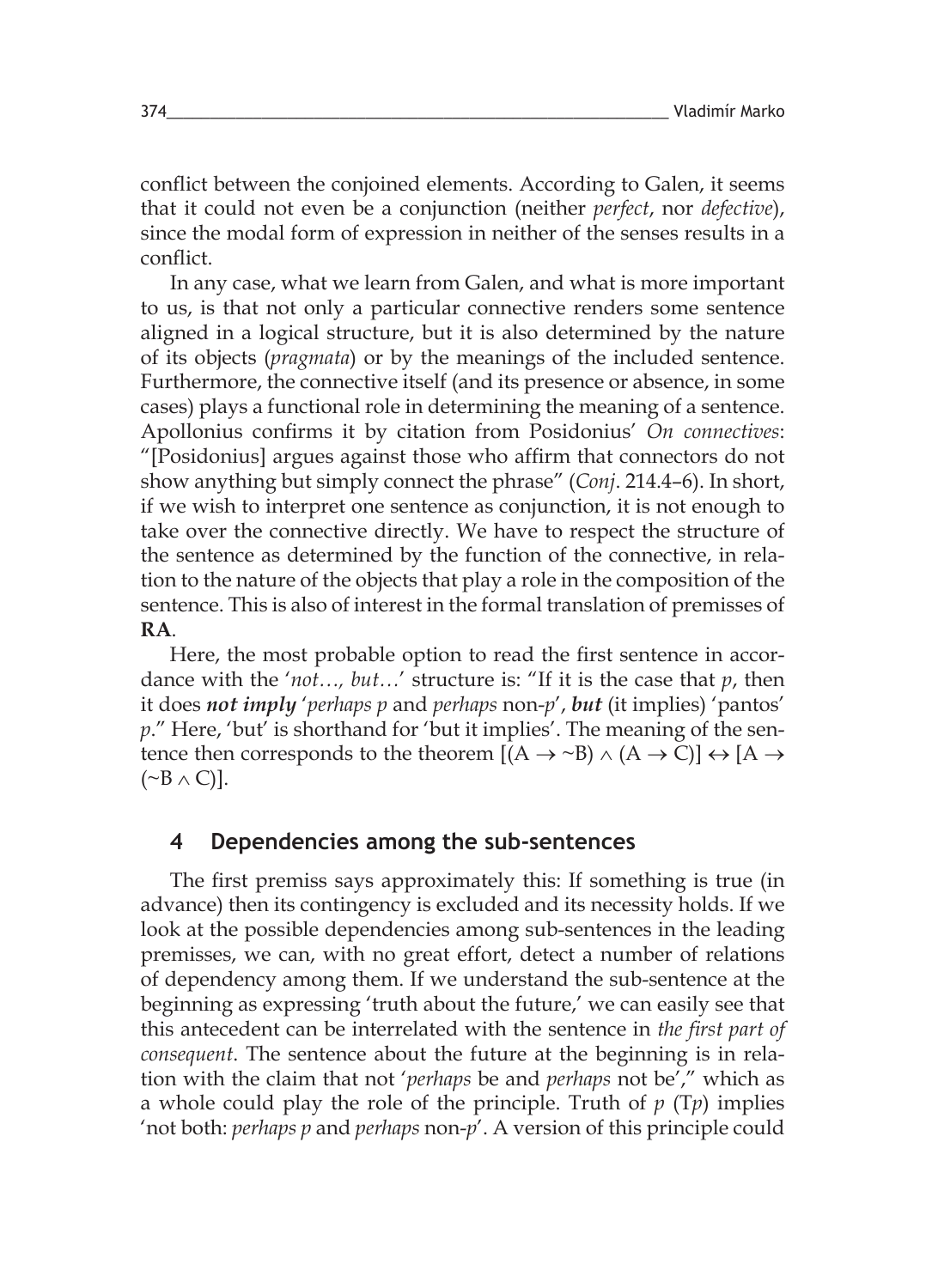claim that truth (about the future) forbids contingency, which partly corresponds to Ammonius' testimony about the conclusion of **RA**.

The antecedent of the first premiss could also be seen as related to the sub-sentence in *the second part of consequent*. We could interpret the relation as the principle 'from truth to necessity' mentioned by Cicero (*De fato* x, 21): if something is true in advance, then it is unavoidable and hence necessary. Then the term 'pantos' is used instead of necessity: if it is true that you will reap and that you cannot change it from a true to a false statement, therefore you will reap of necessity. The analogy is applicable to the second premiss on a similar basis.

In the source text, there are three types of connectives: 'if', 'but' (*ei*, *alla*) and 'but in fact', *alla mén* (which Ammonius puts before the third premiss). The order of the first two connectives can be composed in these ways: a) '*ei*… ( …; *alla* …)' and b) '(*ei*…, …); *alla* …'. Both *ei* and *alla* are two-place connectives. We said that *alla* usually introduces either a next sub-sentence or a premiss. However, we saw that the function of *alla* is more complex than the one of the standard *kai*, and here it can play an inferential role. To sum up, the first premiss could be read (at least) in three ways (for a further option, for example, when between the first and the second sub-sentence is a conjunction, we would expect an explicit mention of *kai*):

- a) {if you will reap  $\rightarrow$  [(it is not the case that (perhaps (*takha*) you will reap and perhaps you will not reap)]  $\land$  (you will reap, whatever happens (*pantos*)) =  $a \rightarrow (b \land c)$
- b) { $[$ if you will reap  $\rightarrow$  it is not the case that (perhaps (*takha*) you will reap and perhaps you will not reap)]  $\land$  (you will reap, whatever happens (*pantos*)} =  $(a \rightarrow b) \land c$

The first two ways are usual in Sextus' way of quoting the premisses. If we accept the connective *alla* as reinterpreted in a way suggested by Gaskin, there is yet another possibility:

b') {[if you will reap  $\rightarrow$  it is not the case that (perhaps *(takha)* you will reap and perhaps you will not reap)]  $\vdash$  (you will reap, whatever happens (*pantos*)} =  $(a \rightarrow b)$   $\vdash$  c

At first glance, there seems to be nothing problematic about reading the original sentence in either of these ways. For example, the string a)  $p \rightarrow (\sim(\delta p \land \delta \sim p) \land \Box p)$  resembles Seel's reading of the original text, while the string b')  $p \rightarrow \sim (\Diamond p \land \Diamond \sim p)$   $\vdash \Box p$  resembles his conjecture about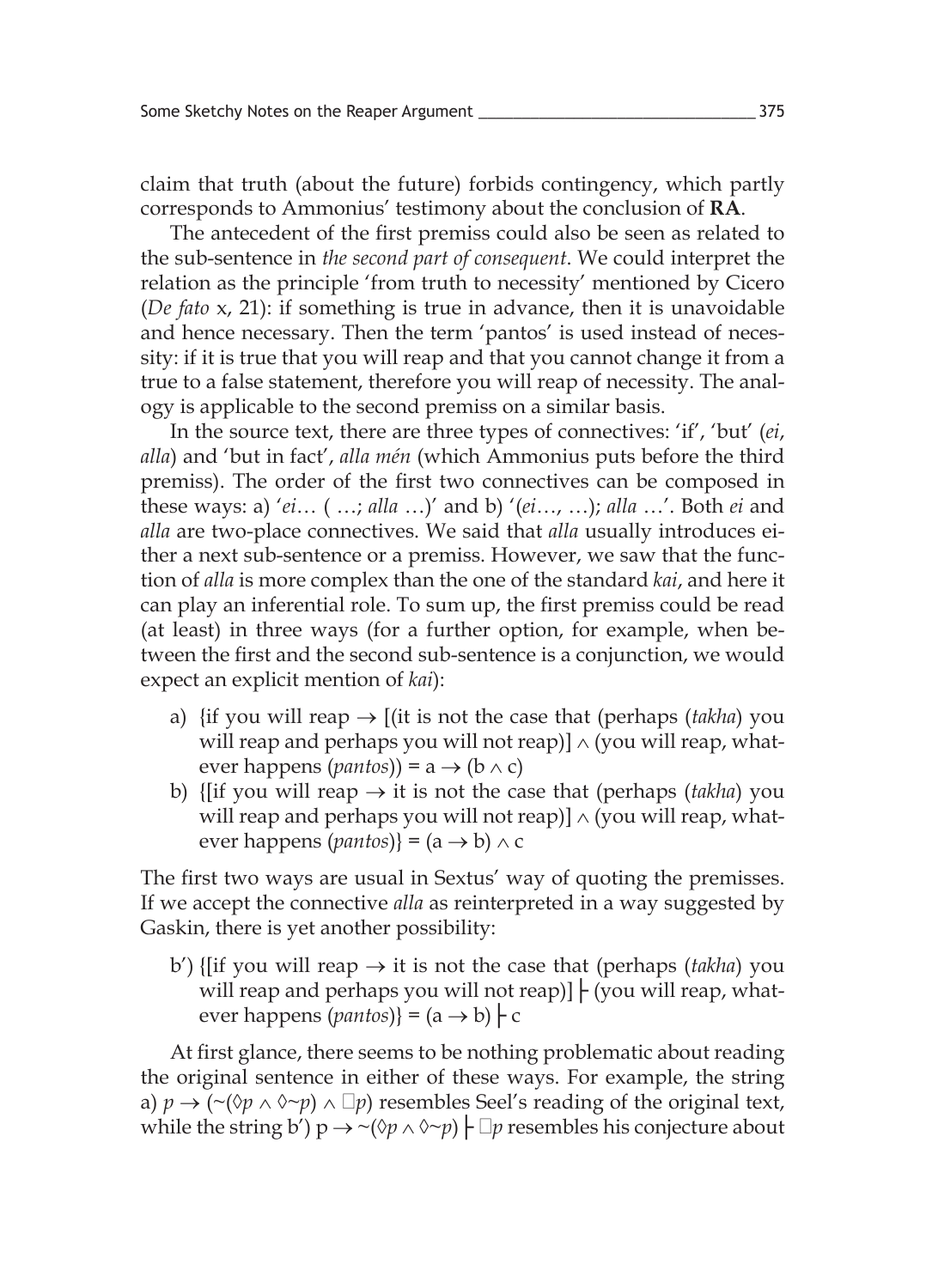the genuine historical form of the argument. In the sentence a) the antecedent implies non-contingency, along with additionally claiming the necessity of the antecedent. In b'), from the antecedent which implies non-contingency we have to be able to infer necessity. None of the two is a theorem or a valid inference. If we want to understand what is going on in these constructions, we have to point out the way they are composed. In addition, we have to understand the relation among the components of various potential candidates for **RA** premisses.

What can we detect from a closer look at the three sentences of the first leading premiss – *p*;  $\sim$ ( $\Diamond p \land \Diamond \sim p$ );  $\Box p$  – and their connectives? Let us look at each of these sentences separately. To obtain  $\neg p$  from the first sub-sentence *p,* we must suppose an additional syllogistic step of 'the truth to necessity' principle as tacit – that  $T_p$  implies  $\overline{\Box} p$ :

 $[(T\alpha \rightarrow \Box \alpha) \land T\alpha] \rightarrow \Box \alpha.$ 

If we accept the principle 'truth to necessity' as an assumption in the argument, then an occurrence of non-contingency  $\sim$ ( $\lozenge$ p $\wedge$  $\lozenge$  $\sim$ p) is superfluous in the argument, because we can directly obtain the intended conclusion by *a complex constructive dilemma* ('there is no place for contingency'):

$$
[(p \to \Box p) \land (\neg p \to \Box \neg p) \land (p \lor \neg p)] \to (\Box p \lor \Box \neg p).
$$

Obviously, the proof is also obtainable either without LEM or with necessity in front of a bracketed LEM:  $\Box(p \lor \sim p)$ .

Let us look at the relation of non-contingency and necessity, the second and the third sub-sentence. From non-contingency alone,  $\sim$ ( $\lozenge$ p  $\wedge$  $\Diamond \neg p$ ), we cannot infer necessity ( $\Box p$ ) since negation of contingency implies (not sole  $\Box p$ , but) only non-contingency,  $\Box p \vee \Box \sim p$  (or  $\Box p \vee \sim \Diamond p$ ). Therefore, neither '~ $(\Diamond p \land \Diamond \neg p) \rightarrow \Box p'$  is itself a theorem nor ' $(p \land \neg (\Diamond p$  $(\wedge \wedge \neg p)$ )  $\rightarrow \Box p'$  is some modal variant of the third indemonstrable, applicable in the reading of the first premiss*.*

However, we could also see the form of the leading premisses as including something like the *scope* of contingency. Although non-contingency is not equivalent with necessity, in our premiss it is claimed that the truth of the antecedent and the exclusion of contingency leads to necessity. This hints at some kind of a rule in the background of this transition: *if p is the case and it excludes the contingence, then necessity follows*  $(\alpha \rightarrow \alpha)$   $(\alpha \land \alpha \rightarrow \alpha)$   $\vdash \Box \alpha)$  or, maybe, *if p is the case and the contingence is excluded, then necessity follows*  $(\alpha, \sim(\alpha \land \alpha \land \sim \alpha) \mid \Box \alpha)$ . None of these is valid rule due to the modal fallacy.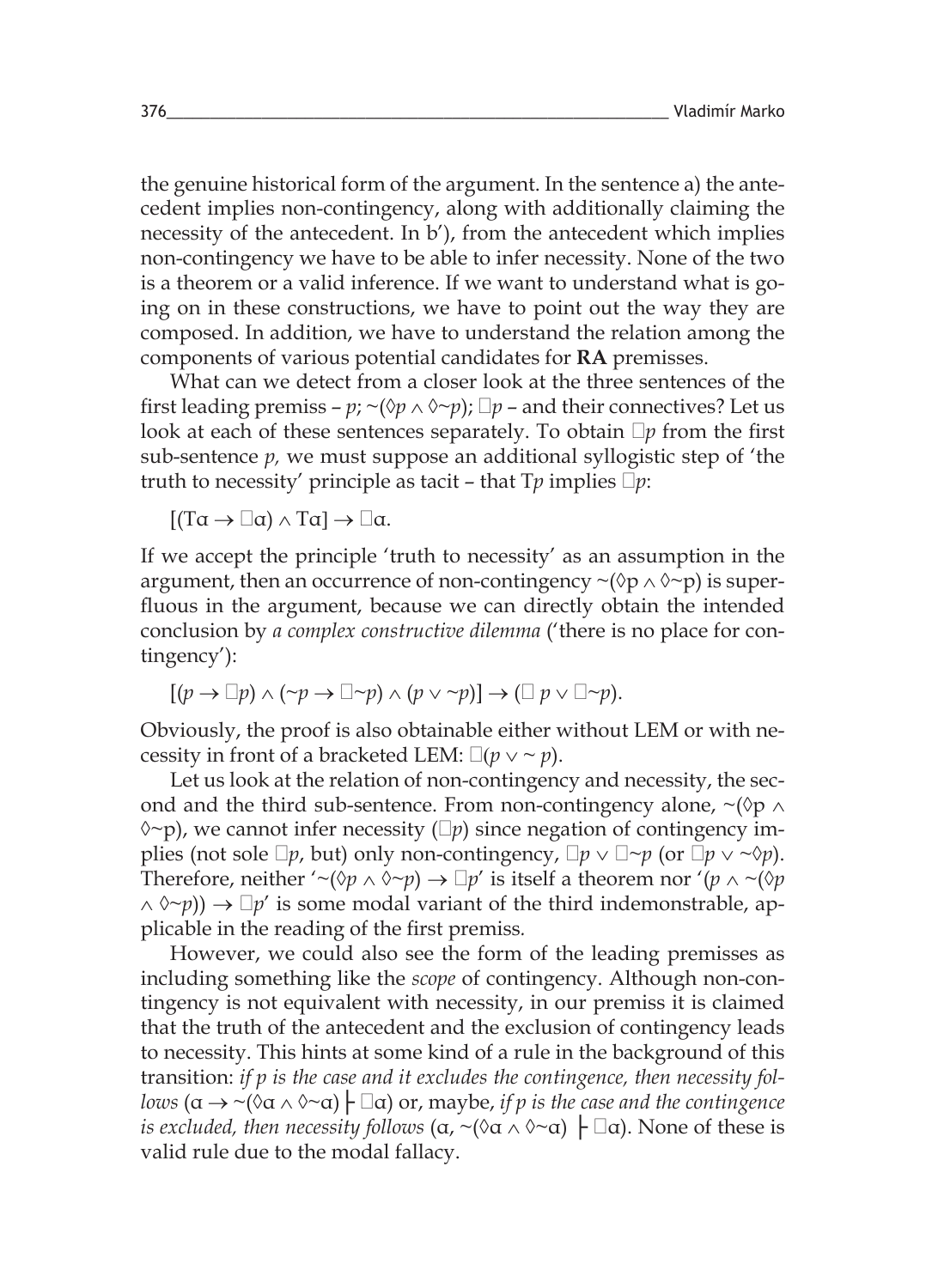However, in *non-contingency normal modal logics* (traced by Routley, Montgomery and Cresswell), sharing the **T** schema  $\Box$ α  $\rightarrow$  α, interdefinability of our three expressions is acceptable:  $p$ ;  $\sim$ ( $\Diamond p \land \Diamond \sim p$ );  $\Box p$ <sup>13</sup> Let us take the symbol  $\nabla$  as the primitive modal operator meaning 'it is contingent that' and ∆ as defining *absoluteness* or *non-contingency* and meaning 'it is non-contingent (absolute) that'. Here truth does neither directly imply non-contingency, nor does it (without additional assumptions) imply necessity. The strategy is as follows. Aristotelian interdefinability of the two terms can be read as  $\Delta =_{df} \sim \nabla$ . The connection between contingency and modality is obtained once the following definitions are applied:

$$
\Delta \alpha =_{df} \Box \alpha \vee \Box \sim \alpha
$$
  

$$
\Box \alpha =_{df} \alpha \wedge \Delta \alpha;
$$

The last claim corresponds to  $\Box \alpha + \alpha \wedge (\alpha \wedge \alpha \wedge \alpha)$ . And here we are: since  $\Delta =_{\mu} \neg \nabla$ , we could translate our expression (p  $\wedge \neg (\Diamond p \wedge \Diamond \neg p)) \rightarrow$  $\Box$ p into logic with non-contingency. It means that from *p* together with  $\sim$ ( $\Diamond p \land \Diamond \sim p$ ), since  $(\alpha \land \neg \nabla \alpha) \leftrightarrow \Box \alpha$  is a theorem here, we can infer  $\Box p$ . From a case/truth and the negation of its contingency, we can infer its necessity. Let us remind that the situation is comparable to **LA** (and partly to **MA**), where *all three premisses of the LA argument are proposed to be in the form of theorem* as well.

#### **5 The third premiss: disjunction and its modal forms**

The function of the third premise of **RA** (quite like in **LA**) is to regulate the two leading premisses towards conclusion. The premiss is given in this way:  $\Box(p \lor \neg p)$  (in **LA** it is given without necessity in front of the bracket). Aristotle and the Peripatetics agree that this premiss could be applied to future contingencies. What they do not accept is the distribution of necessity over conflict variables inside brackets, i.e., that one of the disjuncts is necessary in advance. From Cicero we know that for the Stoics, *certainty*, *truth*, *necessity* and *fate* are dependent notions. Chrysippus wishes to convince us that "every proposition (*axioma*) is either true or false" and that "all things come about through fate and through eternal causes of the things that are going to be" (*De fato* x, 21). Fate and eternal causes are powers which provide and secure future

<sup>13</sup> For a genesis and general summary of the problem, cf. Humberstone (1995, 215-217) and Zolin (1999).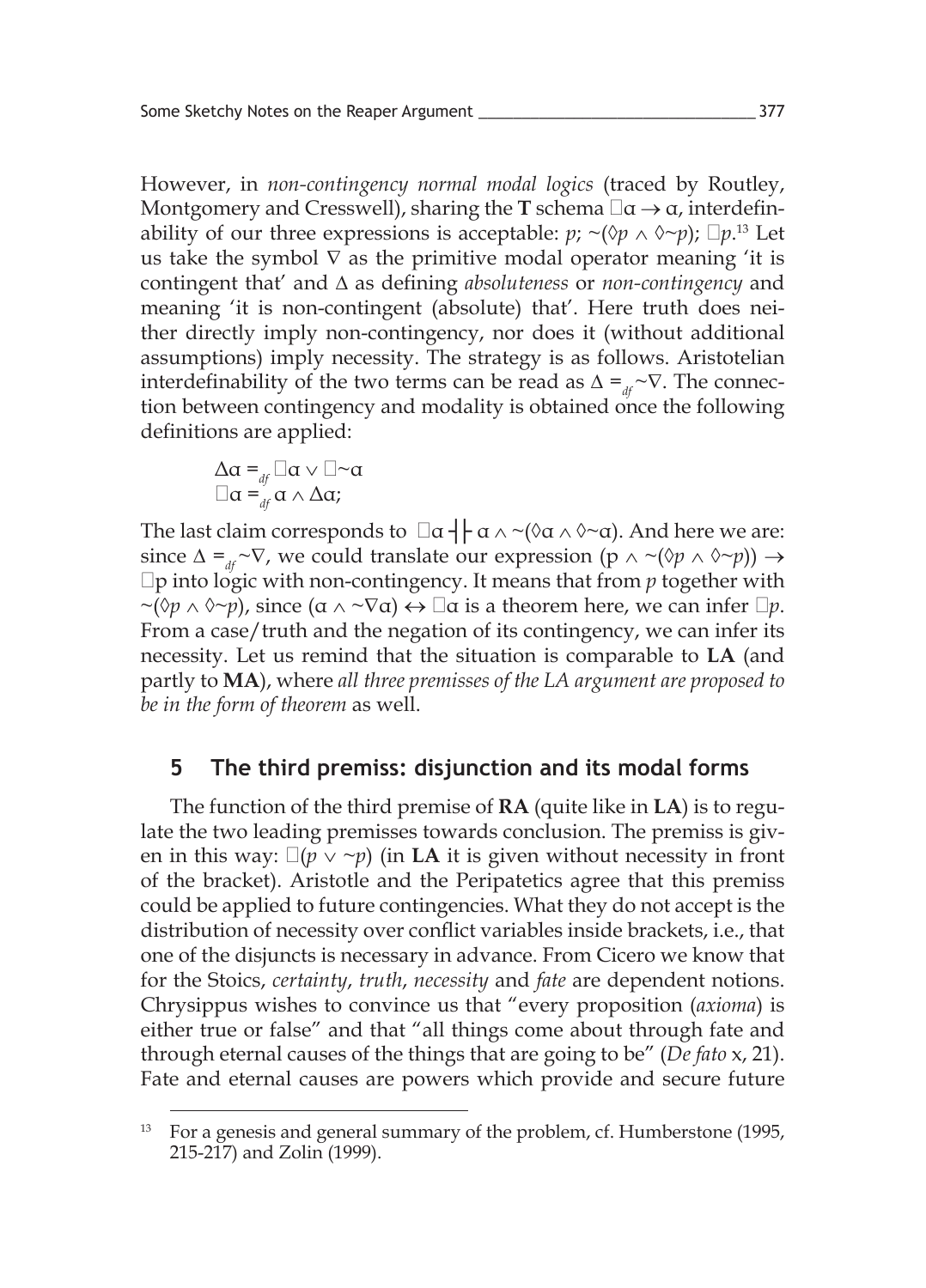truth. We can thus imagine that Chrysippus would allow the distribution of the box in front of the brackets over the disjuncts inside of them. The result of this distribution would be the following: to obtain the conclusion of the argument, only the third premiss would be sufficient. According to Cicero (if he is telling us the whole truth), the Stoics would agree with the biconditional statement  $\Box(p \lor \neg p) \leftrightarrow (\Box p \lor \Box \neg p)$ and with its validity not just for the past, but without any time limitation and hence for the future as well. From the point of view of contemporary modal logic, this biconditional statement (and the equivalence of the two expressions) is not correct and presents a modal fallacy. This is perhaps the point that irritates commentators of Aristotle's *De interpretatione*. If one accepts non-contingency in the form of  $\Box p \vee \Box \sim p$ , we will expect that one is also constrained to accept its equivalency ~(◊*p* ∧ ◊~*p*). It seems that the Stoics are not perfect candidates for this equivalency. Although the topic is much wider, let us say that they have sympathy for the third premiss of Diodorus' **MA**, that "there is something possible which neither is nor will be true"(*cf.* Epict. *Disc.* ii. 19.1-5), and they illustrate it with an example like the one about the broken jewel, cited in Cicero. The most probable candidate who would accept this equivalency comes from Megara. Besides, one has to add that in the background of both forms of the non-contingency expressions lies *the principle of plenitude*, which is valid in *deterministic frames* where possible worlds are reduced to the actual. The last point is the closest to the position of Diodorus. He is partly able to escape the danger of collapsing modalities in a substitution instance of the above equality (for example  $\Diamond p \rightarrow \Box p$ ),<sup>14</sup> by accepting some wider scope for occurrence of necessity and understanding it as something like "what either is or ('*sooner or later*') will be." This leads to the 'stretching time' fatalism (one form of the 'event fatalism'; cf. Marko 2011b, 464-465) where a future event is inevitable although it is not fixed to a particular moment in the future, but to several potential moments. This is different from the strict logical determinism or Taylor's fatalism (1962), because it leaves at least some narrow space for free will and does not have completely fixed future marks.<sup>15</sup>

<sup>14</sup> Blackburn (2000, 93) used to call the expression "an orthodox modal determinacy axiom" that "defines determinism".

<sup>15</sup> For some early ideas concerning formal aspects of the system *cf.* von Wright (1974, *ch*. iii.8).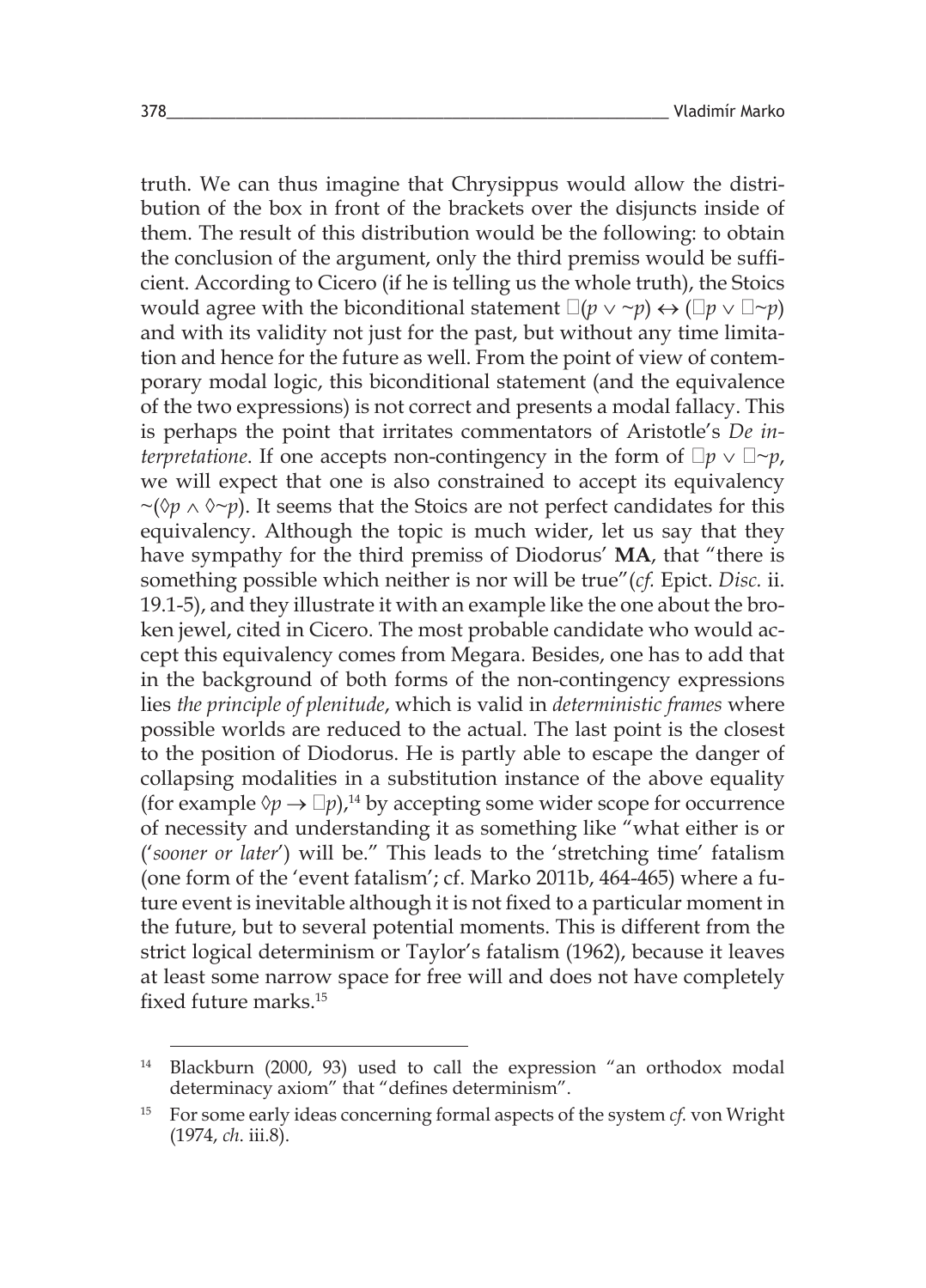Let us briefly add that in modern terms, the third premiss  $\Box(p \lor \neg p)$ is not problematic. It is obtainable by the application of the rule of necessitation to the theorem  $p \vee \neg p$ . However, the form  $\Box(p \vee \neg p) \rightarrow (\Box p)$ ∨ ~*p*) could be defined only by assuming a class of *deterministic frames* that are *not valid in all frames*. By analogy, the distribution of the future (tense logic) prefix *F* over disjunction (as the tense logic counterpart of forward looking possibility) is not restricted (*i.e.*  $F(p \vee \neg p) \rightarrow (Fp \vee \neg p)$ *F*~*p*), *resp.*  $\Diamond(p \lor \neg p) \rightarrow (\Diamond p \lor \Diamond \neg p)$  are valid), but it seems that this does not correspond to our aims, since it has features related to possibility.16

### **6 Modal syllogism**

One of the principal problems with the interpretation of **RA** lies in the fact that the decision in favor of some proof procedure is directly dependent on what we recognize as the dominant intention in a source. If we interpret the argument as one belonging to the Stoics, then we have to turn to their tools and their standard procedures. If the argument is not of the Stoics, what are the options? The argument is dominantly equipped with modal terms. The Stoics were not sympathetic to this way of forming an argument. We do not know with certainty whether this argument belongs to Stoics, nor do we know the exact formal procedure for an analysis of the preserved form. We have no reliable evidence concerning the Stoic use of syllogisms with modal notions, in terms of their logical techniques as they are known to us. Neither Apuleus nor Galen leave space for this subject in their treatises based on Stoic logic. We know, however, that Cleanthes and Chrysippus shared a wide interest in the problems of modalities and that **MA** was part of this serious concern. Both **LA** and **RA** are modally equipped arguments and, according to the sources, we know they used to deal with it. However, there are no traces of their solutions in any comprehensive and useful form. On the one hand, we could conclude that they have not developed the logical tools necessary for solving this type of arguments comparable to those given in the form of *lemas*. Barnes repeats Boethius' opinion that, for the Stoics, the modal syllogism is in some sense pointless.<sup>17</sup> If the Stoics did not indeed have

<sup>16</sup> *Cf.* some ideas of Surowik (2003) and his deterministic interpretation of *Fp*   $\lor$  *F∼p* in K<sub>t</sub>∪{Gα → Fα} which escapes the problem of the last moment in K<sub>t</sub>.

<sup>17</sup> Boet. *hyp. syll*. i, ix 3. *Cf.* Barnes' comment on the Stoics' relation to the modal syllogism (2007, 434 *ff*).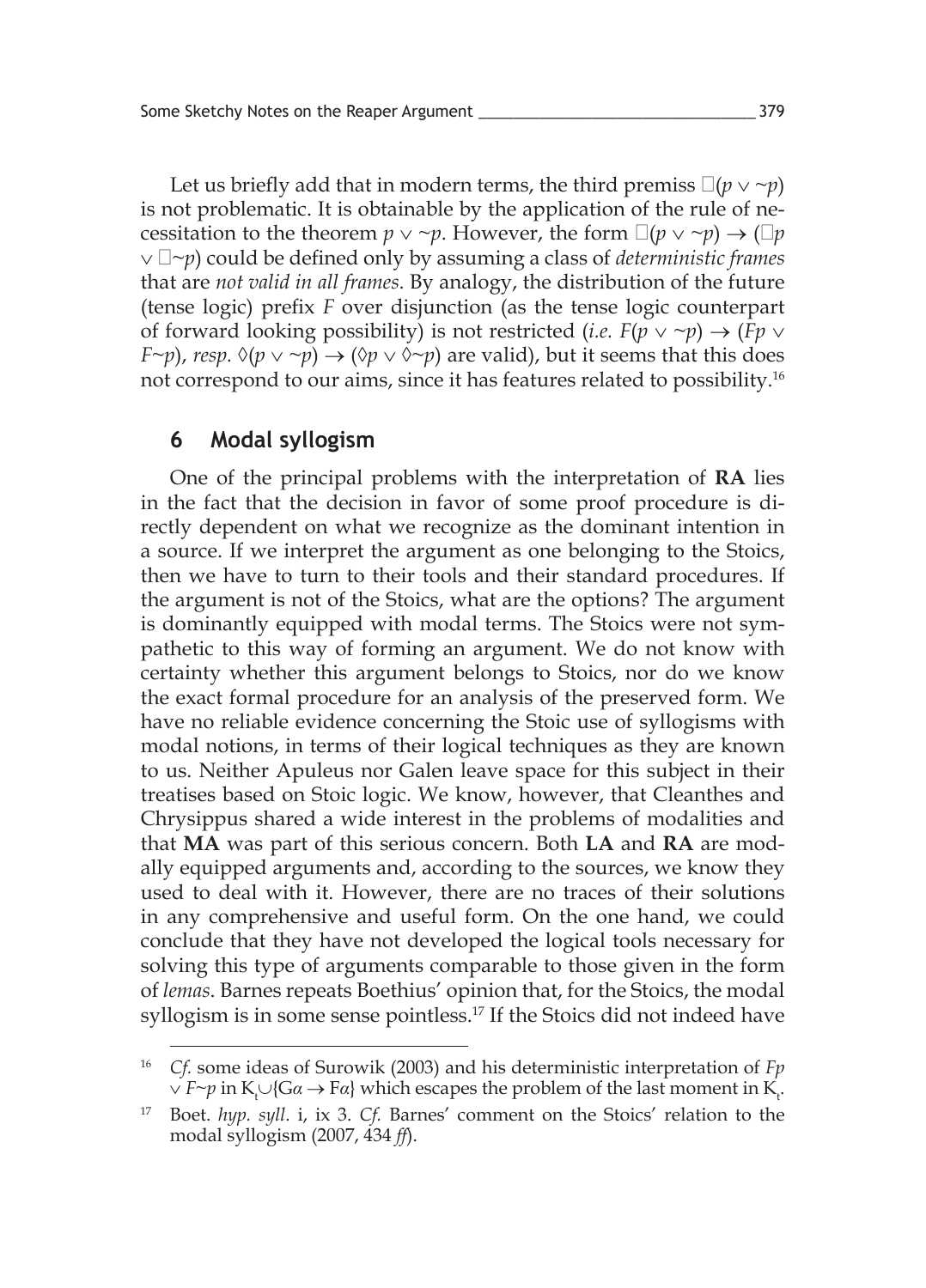modal syllogism then at this point the chances for a proof seem to be limited. On the other hand, there are evident indications in the sources that the Stoics are not indifferent to the problems of modality and that they must have been involved in this kind of arguments. Either way, we know that the Stoics are able to face **RA** by using their logical tools and skills even without fully focusing on the modal elements of the argument. They rather read it as a logical form reducible to *themmata* and *indemonstrable*, in a sense more related to a propositional form.

## **7 Three Conjectures about the Stoics' solution**

Three different approaches will be presented here. As the first, we have Seel's (1993; later partially refined in 2001) two-step reconstruction of **RA** (supposedly inspired by Ammonius' comment and his phrase "if you said" combined with the Diodorean truth criteria with *truth related to the time of utterance*). The first step is a proof from *truth about future* to *non-undecidedness*, while the second is the proof from *non-undecidedness*  to *non-contingency*. The idea of the proof(s) is that *undecidedness* and *contingency* are different but related notions, since, according to Ammonius' remark, 'perhaps' introduces contingency (*In int.* 131, 31). P(IVc) in the second step assumes that "the future event is contingent *only if* its realization is not yet decided".

The *first* step in a proof:18

1. P (Ia) 
$$
C_{\text{in}}C_{\text{tf}} \rightarrow [\sim(U_{\text{in}}C_{\text{tf}} \wedge U_{\text{in}}C_{\text{tf}} \sim p) \wedge D_{\text{in}}C_{\text{tf}} \rho]
$$
  
\nP (IIa) 
$$
C_{\text{in}}C_{\text{tf}} \rightarrow [\sim(U_{\text{in}}C_{\text{tf}} \wedge U_{\text{in}}C_{\text{tf}} \sim p) \wedge D_{\text{in}}C_{\text{tf}} \sim p]
$$
  
\nP (IIIa) 
$$
\Box(C_{\text{in}}C_{\text{tf}} \wedge C_{\text{in}}C_{\text{tf}} \sim p)
$$

$$
C(I) \qquad \Box(U_{\rm tn}C_{\rm tf}p \wedge U_{\rm tn}C_{\rm tf} \sim p)
$$

<sup>18</sup> Here, *tn* indicates the present moment; *tf* indicates a certain instant in the future. The symbol *p* represents the state of affairs 'you are reaping'. Consequently, the expressions ' $C_{\text{th}} C_{\text{th}} p'$ , ' $U_{\text{th}} C_{\text{th}} p'$ , etc. do not represent propositions in the modern sense, but rather statements, which in their logical properties resemble the *axioma* of the Stoics.  $K_{in}C_{\text{th}} p$ : it is now *possible but not necessary* (contingent) that you will be reaping at the future moment *tf*.  $D_{\text{in}}C_{\text{th}}p$  and  $U_{\text{in}}C_{\text{th}}p$ : it is now *decided*, respectively *undecided*, that you will be reaping at the future moment *tf*.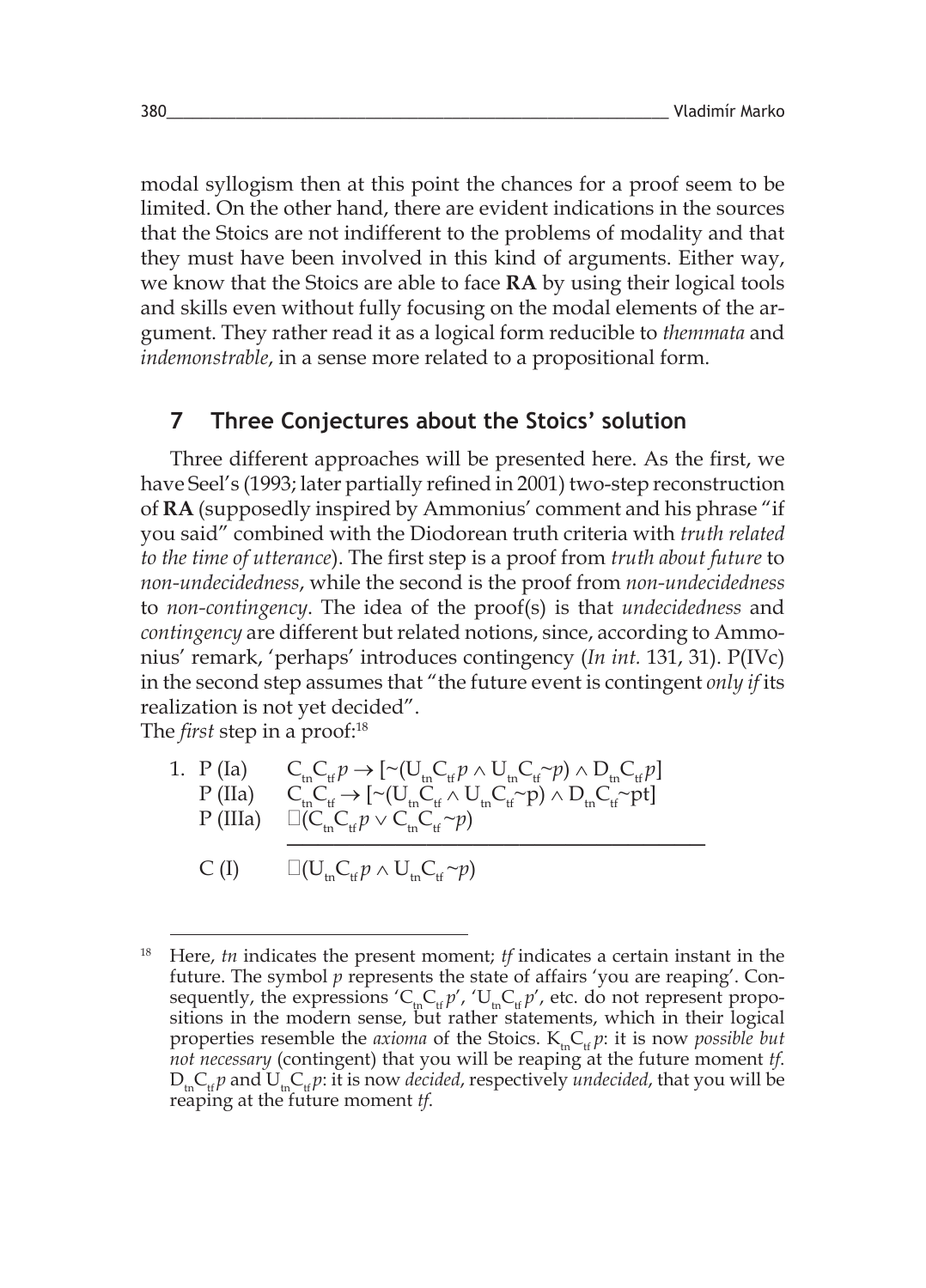The *second* step in a proof, *from non-undecidedness to contingency*:

$$
\begin{array}{ll}\nP \text{ (IVc)} & \text{ (U}_{\text{tn}}C_{\text{tr}}p \land \text{U}_{\text{tn}}C_{\text{tr}} \sim p) \leftarrow (\text{K}_{\text{tn}}C_{\text{tr}}p \land \text{K}_{\text{tn}}C_{\text{tr}} \sim p) \\
C \text{ (I)} & \sim (\text{U}_{\text{tn}}C_{\text{tr}}p \land \text{U}_{\text{tn}}C_{\text{tr}} \sim p) \\
C \text{ (II)} & \sim (\text{K}_{\text{tn}}C_{\text{tr}}p \land \text{K}_{\text{tn}}C_{\text{tr}} \sim p)\n\end{array}
$$

The next type of reconstruction follows – logically valid one-step literal translation of **RA**:

2. 
$$
p \rightarrow (\sim(\delta p \land \delta \sim p) \land \Box p); \sim p \rightarrow (\sim(\delta p \land \delta \sim p) \land \Box \sim p); \Box(p \lor \sim p) \vdash \sim(\delta p \land \delta \sim p).
$$

It corresponds with the structure suggested by Seel, but the second step of his approach (*from non-undecidedness to contingency*) is here omitted as redundant, because we take the reading of the sub-sentence ~(◊*p*  ∧ ◊~*p*) as 'negation of contingency' which appears in the conclusion, too.

According to the possible reading of the two leading premises, the closest logical form which corresponds to **RA** seems to be *a simple constructive dilemma* (**SCD**). However, there is a problem here. If we wish to analyze the argument as one of this form, some rearrangement and adjusting to this form is necessary. This is simply the price to be paid for this option. Moreover, by intervening on primary features, we could weaken the connection with its intended mission. On the other hand, if we wish to interpret it by neglecting the reasons of its potential advocates, then we could lose its original traces, along with at least the small chances we have of understanding its purpose. The former approach gives us better chances to take into account the historical circumstances of the argument, and it could at least show us some problems related to the skills of the age.

Let us start with the assumption that the argument is one of the Stoics' and that the closest form of it is really **SCD**. This approach is suggested in Seel's reconstruction (1993, 312; 2001, 157). Stoics are well acquainted with this form as well as with its inference procedure. One can find it in their sources in different variants – with one, two and three terms in the proof. With respect to the number of terms included in the argument, a constructive dilemma has several forms. Only some of these are of interest to us: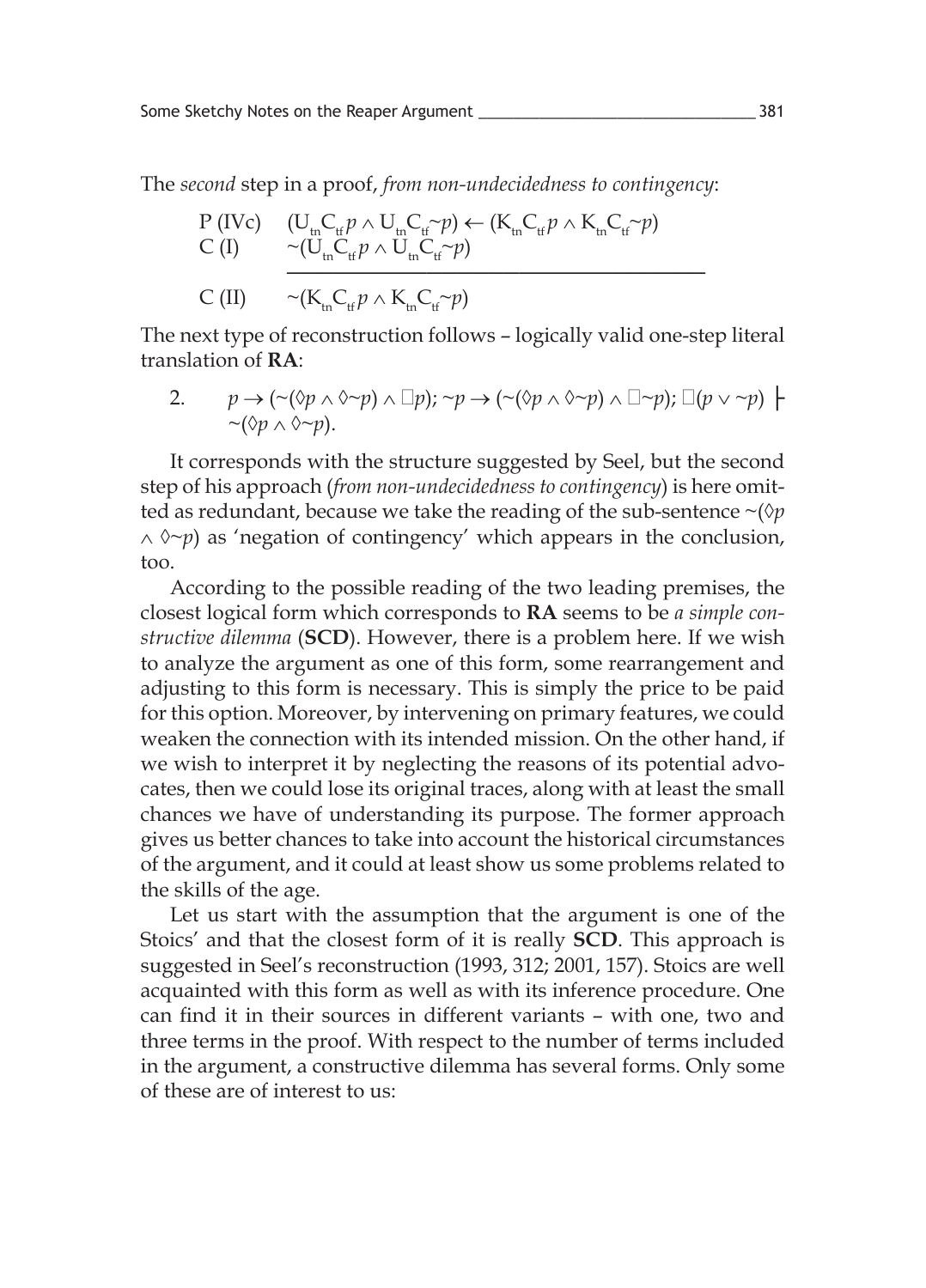| A) | B)<br>$p \rightarrow p$ | $p \rightarrow q$        | C) | $p \rightarrow r$      |
|----|-------------------------|--------------------------|----|------------------------|
|    | $\neg p \rightarrow p$  | $\gamma p \rightarrow q$ |    | $\sim p \rightarrow s$ |
|    | $p \vee \neg p$         | $p \vee \neg p$          |    | $p \vee \neg p$        |
|    |                         |                          |    |                        |
|    |                         |                          |    | $r \vee s$             |

An argument which at the first sight could be compared with **RA** is a constructive dilemma *with one term* (including its negation) since one term appears throughout the whole argument. This corresponds to the form of **A** or **SCD**. However, if we take  $\sim$ ( $\Diamond p \land \Diamond \sim p$ ) as a unique consequent then our candidate is the second form **B**, since we need to differentiate the inverted antecedents from the consequent. The form suggests different terms in antecedents, while in both of the leading premisses, the consequents are the same. To see the argument in this form, we have to decompose it and/or reduce some of the elements of the two leading premisses. In this case, we will be pressed to construct its wider surroundings, including some additional assumptions that have to support this solution.

Let us assume that the two leading premisses form a unique kernel, one in accordance with the conclusion. The third premiss is a statement which only mediates or regulates the connection between the leading premisses and the conclusion.

We have two options for a reduced reading of the argument which correspond to the logical form of the dilemma. We could develop a reduced form of both leading premisses from the theorem (responding to an acceptable form of reading connective *alla* above):

 $A \rightarrow (B \land C) \leftrightarrow (A \rightarrow B) \land (A \rightarrow C).$ 

We can choose one of the conditional conjuncts –  $(A \rightarrow B)$  and  $(A \rightarrow$ C) – and then take the one that remains either as a tacitly held assumption or as one that is superfluous, not necessary for obtaining the intended conclusion. If we choose *the first conditional conjunct* (*i.e.*  $A \rightarrow B$ ), according to **SCD** we have the option **B**:

3. 
$$
p \rightarrow \neg(\Diamond p \land \Diamond \neg p)
$$
;  $\neg p \rightarrow \neg(\Diamond p \land \Diamond \neg p)$ ;  $\Box(p \lor \neg p) \vdash \neg(\Diamond p \land \Diamond \neg p)$ 

The expression is valid. The question of disjunction with or without a square in front of the brackets remains open to interpretation. The leading premisses express the standpoint obtained in the conclusion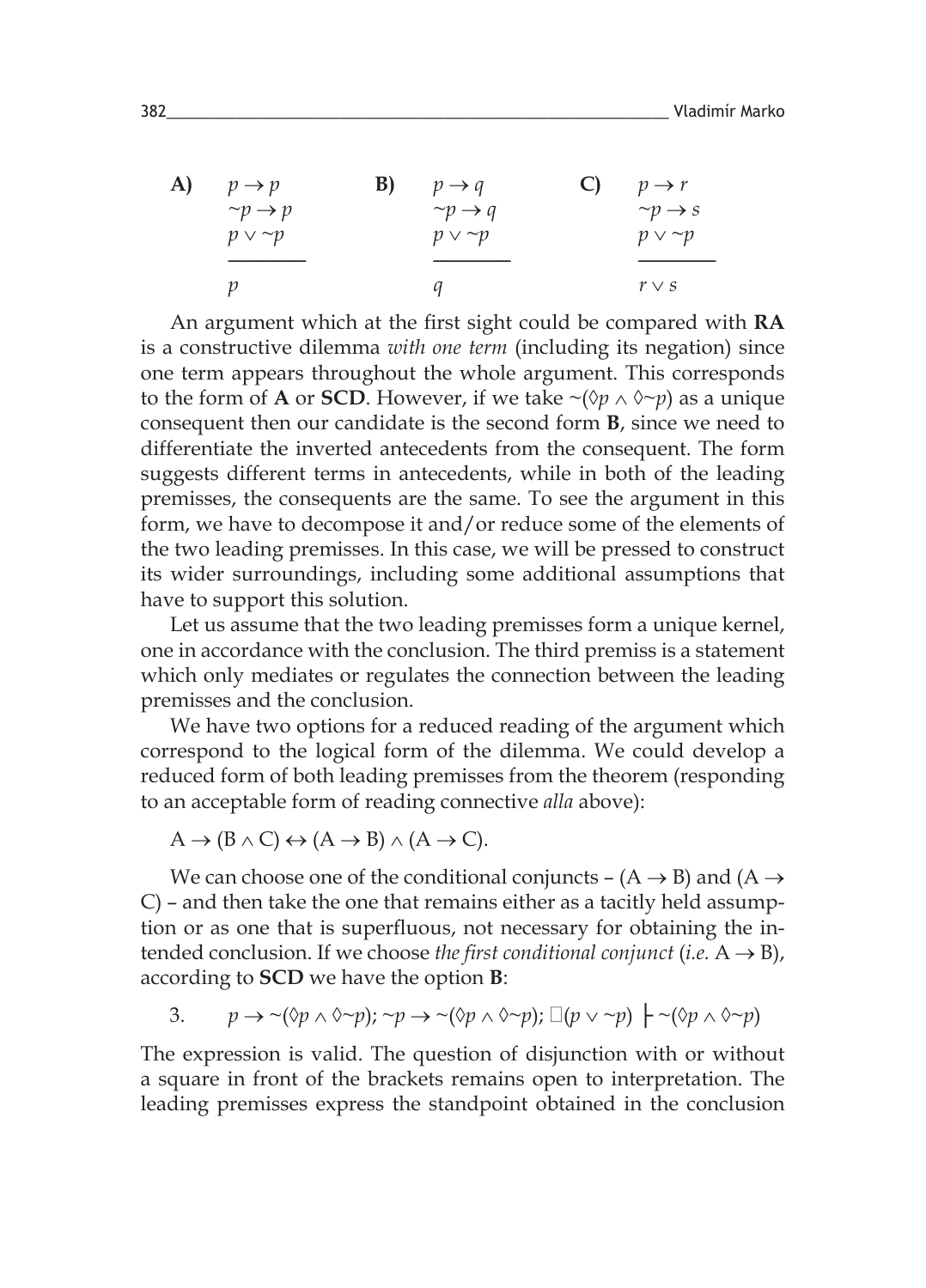according to which: what is true (or what is the case) implies non-contingency.

If we choose *the second option* (*i.e.*  $A \rightarrow C$ ), it leads to **CCD** with the corresponding form **C**. Now, we obtain the form of disjunctive conclusion which does not fully correspond to the form of the original:

4. 
$$
p \to \Box p; \neg p \to \Box \neg p; \Box (p \lor \neg p) \vdash \Box p \lor \Box \neg p
$$

The expression is valid.<sup>19</sup> It led some authors to conclude that Chrysippus accepts (unreservedly, i.e. without time restrictions) the following claim:  $\Box(p \lor \neg p) \rightarrow \Box p \lor \Box \neg p$ .<sup>20</sup> This belief rests on the following views of Chrysippus: *a)* there are no exceptions to *The Principle of Bivalence* (every proposition is either true or false)21 and *b) The Principle of Bivalence* coincides with *The Principle of Excluded Middle*, even for future contingents. Besides, now the principle 'from truth to necessity' is explicitly present in the two leading premisses: *what is true* (in the past, present or future) *is necessary true*. The last principle is an extended or 'unrestricted' form of *the principle of conservation of necessity* (accepted as unproblematic by the Peripatetics when applied to past cases). The principle can be understood as the outcome of another Stoic principle that "all things happen through antecedent causes"(Cic. *De fato*, x, 20 *sq.*)*.* While 3 has the form of **SCD**, 4 is **CCD**. The conclusion in 4 corresponds with a non-contingency conclusion in 3 by a substitution of  $\Box p \lor \Box \sim p$  for  $\sim$  ( $\Diamond p \land \Diamond \sim p$ ).

Another solution (a less successful attempt regarding the conclusion in testimonies) is to take the expressions in the consequents of the leading premisses as a whole and to read them as separate terms of the consequents in the hypothetical premisses of the dilemma:  $A \rightarrow (B)$  $\wedge$  C); ~A  $\rightarrow$  (B  $\wedge$  ~C). Like in 4, the conclusion will be far from the one indicated in the sources. The conclusion of the dilemma formed in such

<sup>19</sup> *Cf.* Gahér's conjecture of the Stoics' **CCD** solution in Gahér (2006, 197).

<sup>&</sup>lt;sup>20</sup> This claim could (perhaps not quite fairly) sometimes be found under the title *The Chrysippus paradox* (Abelson 1963, 95; Cahn 1964, 302; Cahn 1967, 100).

<sup>21</sup> Cic. *De fato* 21; 38; *Luc*. 95; *Tusc*. 1. 14; Plut. *Comm. not*. 1066 E, *De fato* 574 F; Aul. Gell. 16. 8. 8; Simpl. *In cat*. 406.34-407.5; *cf*. D.L. vii. 65-6; S.E. *M*. viii. 73-4; Stob. *Ecl*. i. 621.12-13 *Hense*; Suda i. 255 *Adler*.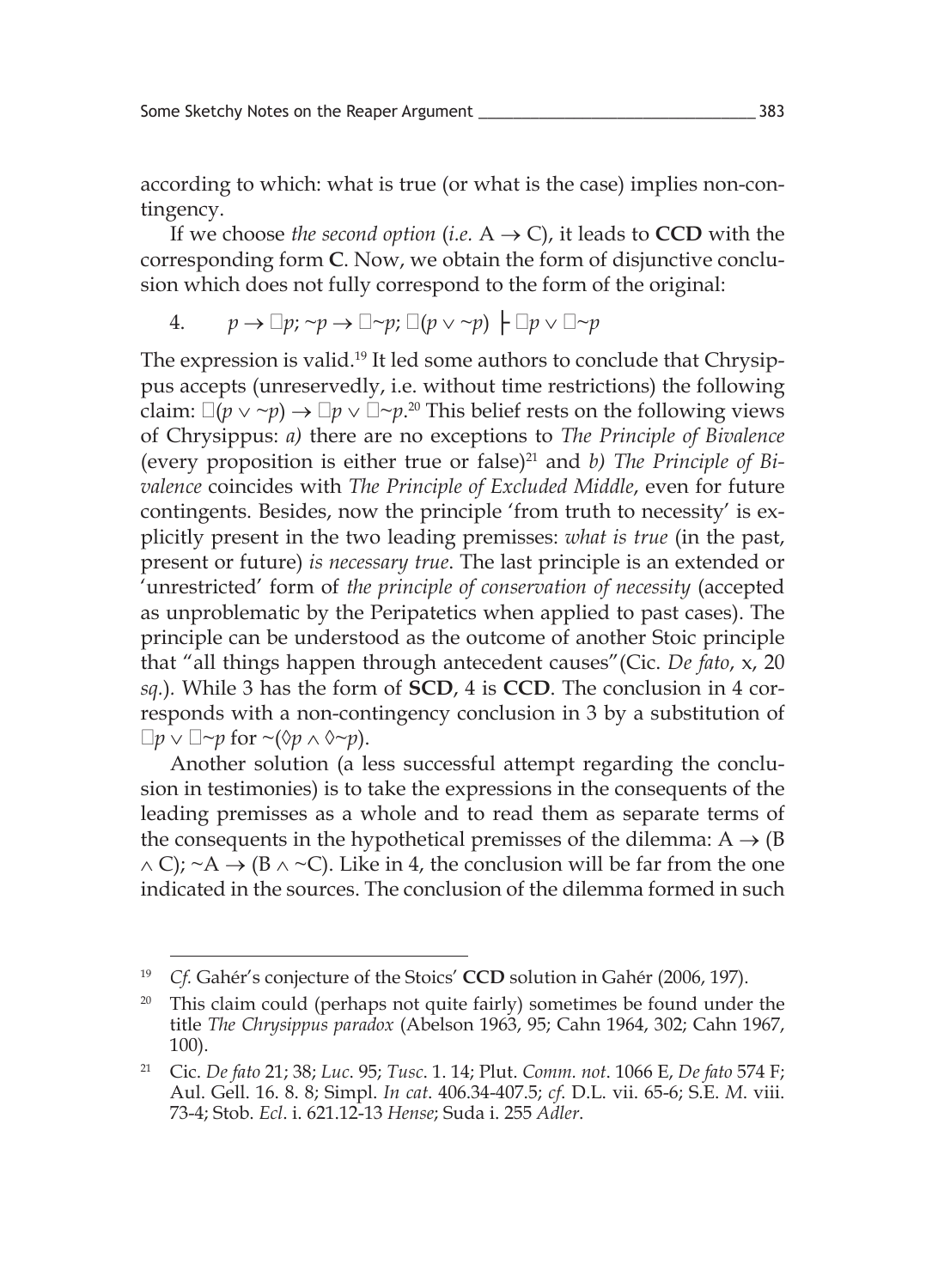a way would be  $(B \wedge C) \vee (B \wedge \neg C)$  and it corresponds with the form C, that is, **CCD**:

5. 
$$
p \rightarrow (\sim(\Diamond p \land \Diamond \sim p) \land \Box p); \sim p \rightarrow (\sim(\Diamond p \land \Diamond \sim p) \land \Box \sim p); \Box(p \lor \sim p) \models
$$
  
 $(\sim(\Diamond p \land \Diamond \sim p) \land \Box p) \lor (\sim(\Diamond p \land \Diamond \sim p) \land \Box \sim p)$ 

The expression is valid. We provide a connection between the two premisses and the conclusion. However, in the conclusion, the necessity prefixed to the antecedents of the two premisses is not separated, nor is separated the refutation of contingency. This does not mean that the author of the puzzle would not accept this formulation; it simply does not correspond with the intended conclusion given in Ammonius' text. In that sense, Seel's assumption of **SCD** being an adequate solution to **RA** is not acceptable without some additional reduction in the premisses.

The Stoics' solution of this *non-simple syllogism* is the last. Their proof procedure is strictly deductive and each step has to be either reduced to an *indemonstrable* or has to be derived from an indemonstrable by applying one of the appropriate rules like the *themata* (D.L. vii. 78). A proof corresponding to 3, with two hypothetical premisses and a disjunction (*dia triôn tropikôn*), could be obtained by a branching type of *reduction to indemonstrables* and writing *q* instead of ~ $({\Diamond} p \land {\Diamond} \sim p)$ :<sup>22</sup>

6. a)  
\n
$$
p \rightarrow q, \neg p \rightarrow q, p \lor \neg p \nmid q
$$
  
\n $\neg p \rightarrow q, p \lor \neg p, \neg q \nmid \neg (p \rightarrow q)$   
\n(c) [2. ind.]  $\neg p \rightarrow q, \neg q \nmid \neg \neg p$ ;  
\n(d) [5. ind.]  $p \lor \neg p, \neg q \nmid p \lor \neg p \nmid q$   
\n $\neg p, \neg q, p \lor \neg p \nmid q$   
\n $\neg p, \neg q, p \lor \neg p \nmid q$   
\n $\neg p, \neg q, p \lor \neg p \nmid q$   
\n1. thema  
\n2. 1. thema  
\n3. thema  
\n4. 1.

For the Stoics a proof by reduction to indemonstrables could also be obtained *without* the third disjunctive assumption. They could ob-

<sup>22</sup> The proof is obtained by the following rules (*indemonstrables* and *themata*): 1*. indemonstrable:*  $p$ ,  $p \rightarrow q$   $\vdash$  *q*; 2. *indemonstrable:*  $\neg q$ ,  $p \rightarrow q$   $\vdash$   $\neg p$ ; 5. *indemonstrable:*  $p \vee q$ , ~*q*  $\vdash p$ ; and 1. *thema α<sup>1</sup>* ,*…,α<sup>n</sup>*, 1. thema  $\underline{\alpha_{1},...,\alpha_{n}}$ ,  $\beta \vdash \gamma$  3. thema  $\underline{\alpha_{1}, \alpha_{2}} \vdash \alpha_{3}$ ;  $\underline{\alpha_{3}} \vdash \zeta$  4. thema  $\underline{\alpha_{1}, \alpha_{2}} \vdash \alpha_{3}$ ;  $\alpha_{n}, \alpha_{2} \vdash \zeta$ ;  $\alpha_{1} \dots \alpha_{n'} \sim \gamma \vdash \sim \beta;$   $\alpha_{3}$ *,*  $\alpha_i$ *, E* ├ *C*  $\alpha_1$ *, α2 , E* ├ *C. Cf.* also Kneale's solution in (1986, 172). For further discussion, see Frede (1974), Ierodiakonou (1990; 1993; 2002), Bobzien (1996), Mignucci (1993) and Gahér (2006). Following Frede (1974, 187) Seel suggests 1., 2. and 4. *thema* as adequate.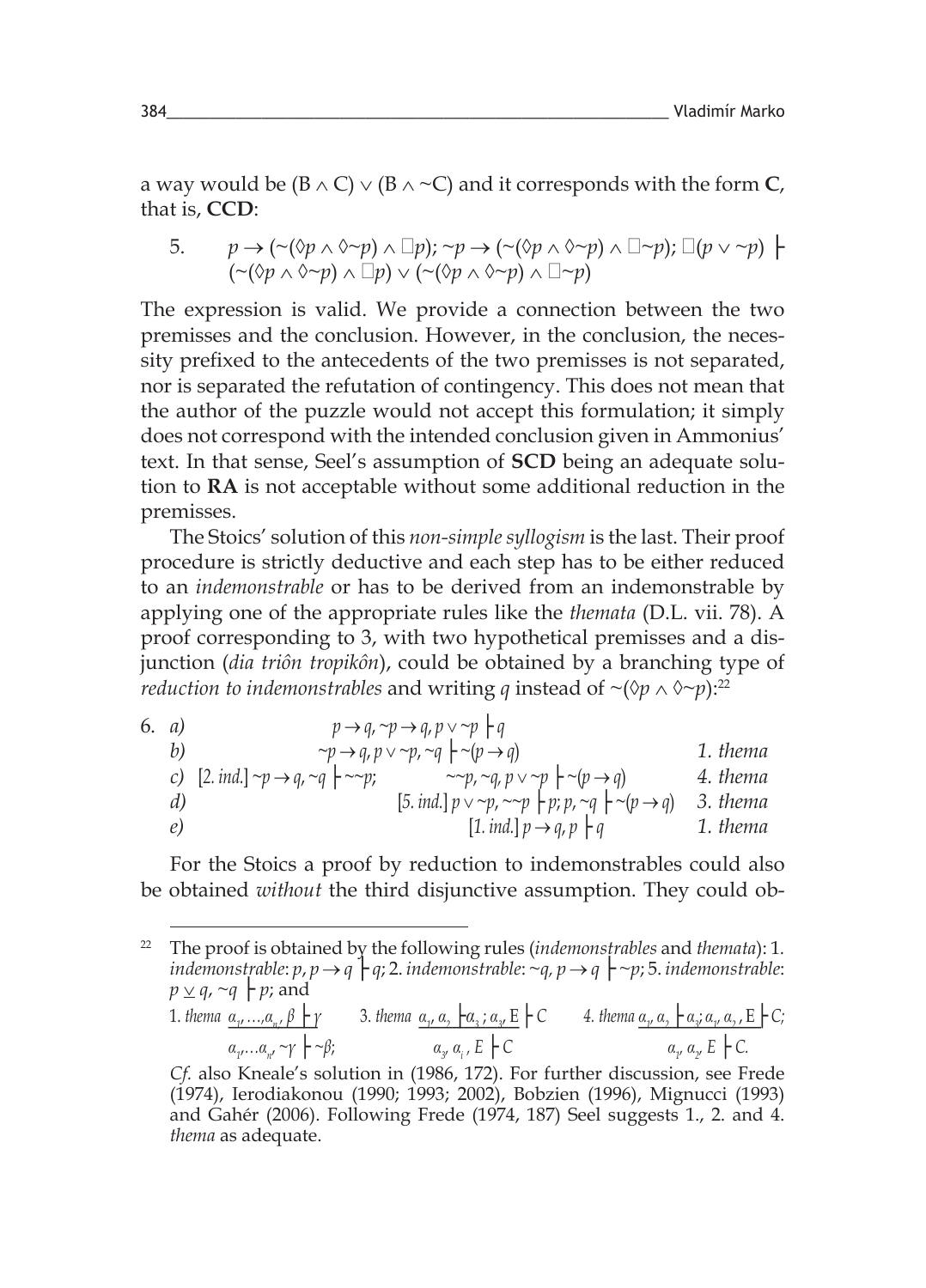tain the intended conclusion from the leading premisses with only two hypothetical premisses (*dia dio tropikôn*) and writing *q* instead of ~(◊*p* ∧  $\Diamond \sim p$ ):  $^{23}$ 

7. a)  
\n
$$
p \rightarrow q, \neg p \rightarrow q \mid q
$$
  
\n $p \rightarrow q, \neg q \mid \neg(p \rightarrow q)$   
\n(b)  
\n(c)  
\n[2. ind.]  $\neg q, p \rightarrow q \mid \neg p$ ;  
\n $p \rightarrow q, \neg q \mid \neg p$ ;  
\n $\neg q, \neg p \mid \neg(p \rightarrow q)$   
\n[1. ind.]  $\neg p, \neg p \rightarrow q \mid q$   
\nby 1. th., from a  
\nby 2. th., from b  
\nby 1. th., from b

Finally, we can point out some concluding observations. The modern interpretation in 2, analogical to that of Seel (in 1), results in a logically valid conclusion. Contrary to Seel's estimation, the reconstructions according to **SCD** are not possible without additional tuning or a reduction of the premisses. Constructed in such a way, the inference procedure bypasses the rules of some alleged modal syllogistic system. The form of the first premise could be "*p* does *not imply* '*perhaps p* and *perhaps* non-*p*' *but implies* 'pantos' *p*." The conclusion is obtainable either only from the third premise or from (a reduction of) the two leading premises (even without assuming the third premiss). Steps from  $\Box(p \vee \neg p)$  to  $(\Box p \vee \Box \neg p)$  and its substitution instances  $(\Diamond p \rightarrow \Box p; \neg (\Diamond p \wedge p))$ ◊~*p*), *etc*., that are characteristic of *deterministic frames*) are rather Megarian than Stoic, with respect to their understanding of what is possible. Due to the analogy with **MA** and **LA**, the argument seems to be a genuine Megarian pattern transferred by Zeno to the Stoics and revised in later times (probably by Antipater). It seems that the Dialectician's merchant sold the argument to Zeno with an incomplete interpretative manual and kept some of the keys to it to himself.

*Department of Logic and Methodology of Sciences Faculty of Philosophy Comenius University Šafárikovo nám. 6 814 99 Bratislava Slovak Republic marko@fphil.uniba.sk*

<sup>23</sup> The proof is obtained by the following rules (*indemonstrables* and *themata*): 1*. indemonstrable:*  $p, p \rightarrow q \vdash q$ ; 2. *indemonstrable:* ~*q*,  $p \rightarrow q \vdash \sim p$ ; and 1. *thema α<sup>1</sup>* ,*…,α<sup>n</sup>*, *n*, *thema α<sub>1</sub>, ...,α<sub>n</sub>, β* **i** *γ* 2. *thema α<sub>1</sub>, α<sub>2</sub> i <i>α<sub>3</sub>*; *α<sub>3</sub>* **j** *C*  $\alpha_{1}, \ldots, \alpha_{n'} \sim \gamma \vdash \sim \beta$  *α*<sub>1</sub>  $\alpha_{\nu} \alpha_{\nu} \vdash C$ .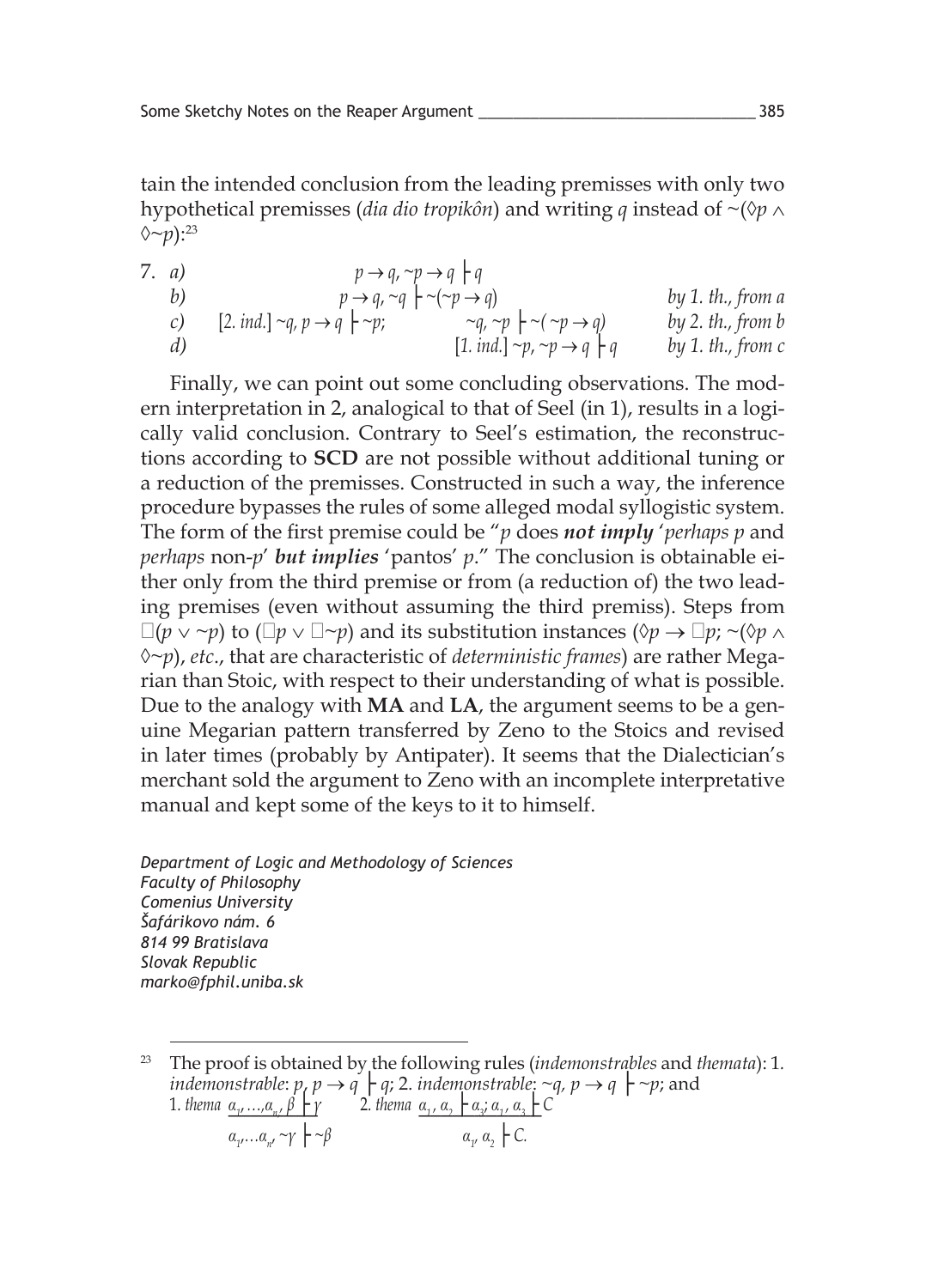#### **References**

- Abelson, R. (1963): Taylor's Fatal Fallacy. *The Philosophical Review*, 72, No. 1, 93-96.
- Atherton, K. (1993): *The Stoics on Ambiguity*. Cambridge University Press.
- Barnes, J. (2005): What is a disjunction? In: Frede, D. Inwood, B. (eds.): *Language and Learning – Philosophy of Language in the Hellenistic Age: Proceedings of the Ninth Symposium Hellenisticum*. Cambridge University Press, 274-298.
- Barnes, J. (2007): *Truth, Etc.: Six Lectures on Ancient Logic*. Oxford University Press.

BLACKBURN, P. (2000): Discipline as Logic: Treating Labels as First Class Citizens. In: Basin, D. et al. (eds.): *Labelled Deduction*. Kluwer Academic Publishers Norwell, 81-105.

Bobzien, S. (1996): Stoic Syllogistic. *Oxford Studies in Ancient Philosophy*, 14, 133-192.

- Bobzien, S. (1998): *Determinism and Freedom in Stoic Philosophy*. Oxford: Clarendon Press.
- Cahn, S. M. (1964): Fatalistic Arguments. *The Journal of Philosophy*, 61, No. 10, 295-305.

Cahn, S. M. (1967): *Fate, Logic, and Time*. Yale University Press.

Cresswell, M. J. (1988): Necessity and Contingency. *Studia Logica*, 47, 145–149.

Doring, K. – Ebert, T. (eds.)(1993): *Dialektiker und Stoiker: zur Logik der Stoa und ihrer Vorläufer*. Stuttgart: Franz Steiner Verlag.

- Frede, M. (1974): *Die stoische Logik*. Göttingen.
- Gahér, F. (2006): *Stoická sémantika a logika*. Bratislava: Univerzita Komenského.
- Ierodiakonou, K. (1990): *Analysis in Stoic Logic.* (PhD. dissertation), London.
- IERODIAKONOU, K. (1993): The Stoic Indemonstrables in the Later Tradition. In: Doring, K. – Ebert, T. (eds.): *Dialektiker und Stoiker: zur Logik der Stoa und ihrer Vorläufer*. Stuttgart: Franz Steiner Verlag, 187-200.
- Ierodiakonou, K. (2002): Zeno's arguments. In: Scaltsas, T. Mason, A. S. (eds.): *Zeno of Citium and his Legacy: The Philosophy of Zeno*. Larnaca, 81-112.
- Jennings, R. E. (1994): *The Genealogy of Disjunction*. Oxford University Press.
- Humberstone, I. L. (1995): The Logic of Non-contingency. *Notre Dame Journal of Formal Logic*, 36, No 2, 214-229.
- Kneale, W. Kneale M. (1962/1986): *The Development of Logic*. Clarendon Press: Oxford University Press.
- Marko, V. (2011a): Looking for the Lazy Argument Candidates (1). *Organon F* 18, No. 3, 363-383.
- Marko, V. (2011b): Looking for the Lazy Argument Candidates (2). *Organon F* 18, No. 4, 447-474.
- Mates, B. (1961): *Stoic Logic*. Berkeley Los Angeles.
- Mignucci, M. (1993): The Stoic *Themata.* In: Doring, K. Ebert, T. (eds.): *Dialektiker und Stoiker: zur Logik der Stoa und ihrer Vorläufer*. Stuttgart: Franz Steiner Verlag, 217-238.